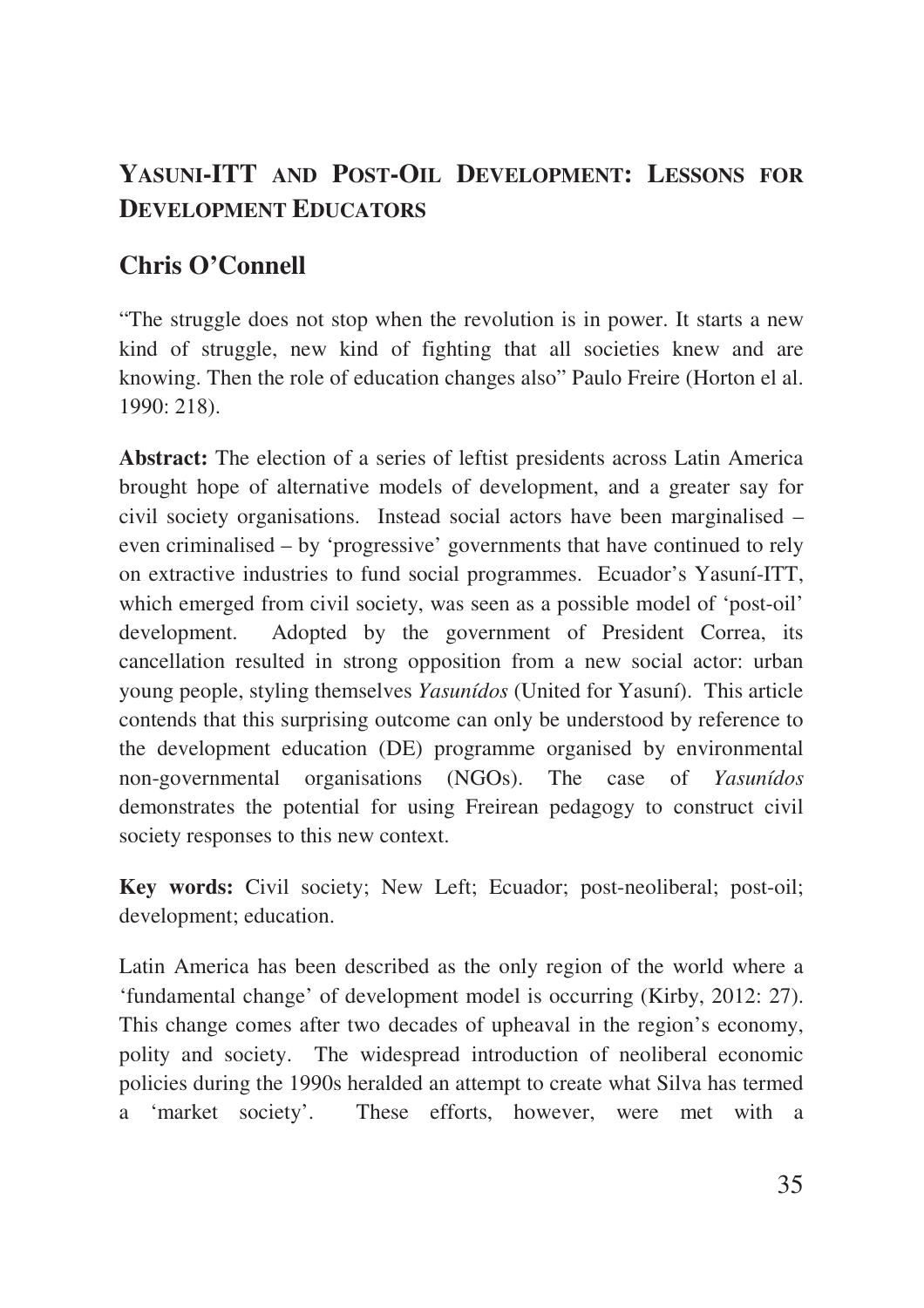countermovement: sustained resistance from civil society. This sector, led by social and indigenous movements, has formulated alternatives to the neoliberal model, ousted sitting presidents, and 'ushered in governments inclined to act on mandates' to tackle neoliberalism (2009: 53). Kirby has contended that education, and in particular the work of Paulo Freire, played a key role in this process of transformative change (2012).

The 'New Left' governments that rose to power in many countries offered the promise of an alternative path, together with closer relations between civil society and the state. Variously described as 'radical' (Ellner, 2012; Raby, 2006) and 'populist' (de la Torre & Arnson, 2013; Weyland, 2013), the presidents of Venezuela, Ecuador and Bolivia have tended to style themselves as the leaders of a revolution, albeit of a democratic variety (Becker, 2011; Cannon, 2009). Presidents Hugo Chávez, Evo Morales and Rafael Correa have overhauled the institutional frameworks of their countries, and wholly altered the power dynamics (Ellner, 2012). In a region with serious and long-standing social issues, these governments have achieved 'remarkable' progress in increasing social spending and reducing poverty and inequality (Hogenboom, 2012).

As the dust settles, however, some have begun to question whether these 'progressive' governments are formulating alternative models of development (Muñoz Cabrera, 2012; Weyland et al., 2010). In particular, critics point to the continued dependence on extractive activities like oil, gas and mining as evidence of continuity rather than change (Gudynas, 2012; Hogenboom, 2012). Accompanying this trend has been a steady deterioration in relations between the state and civil society, which has been portrayed as an obstacle to development (Gudynas, 2012: 403). Furthermore, governments have enacted laws that limit the scope for contentious action. Faced with this 'totally new context' (ibid), civil society actors have been forced to seek alternative approaches. A key component of the reaction by civil society, this article contends, has been education.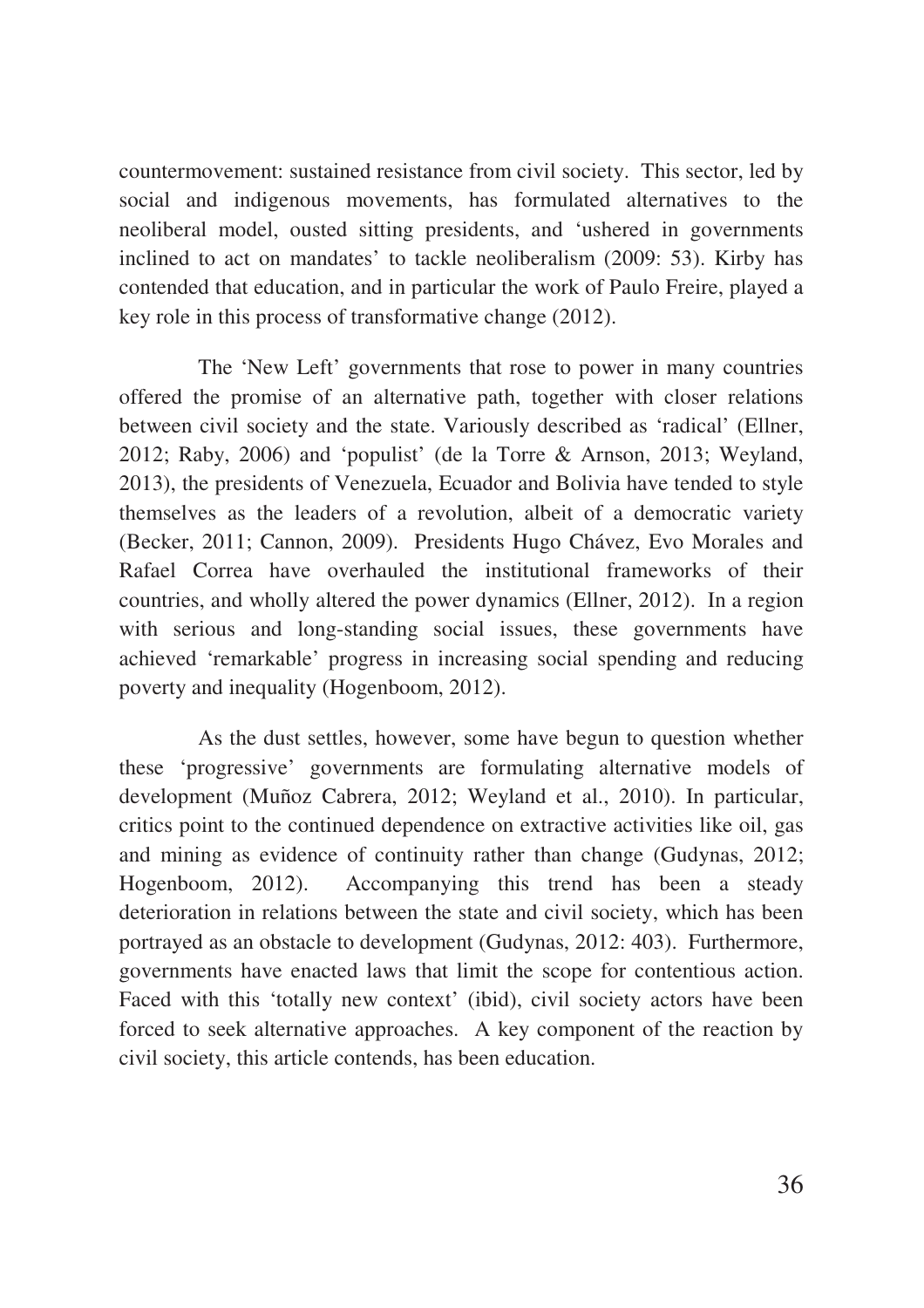This article considers the case of an alternative model of development that has emerged from this context. Ecuador's 'groundbreaking' Yasuní-ITT scheme (Pellegrini et al., 2014: 284) has been called a model of 'post-oil development' (Acosta et al., 2009). This initiative originated in civil society and 'activist organisations' (Bebbington, 2012: 23), and proposed leaving oil underground in return for contributions from the international community. The scheme was adopted by the 'leftist' Correa government in 2007, garnering international attention (Larrea & Warnars, 2009). Reaction to the scheme within Ecuador, however, was 'lukewarm' (Acosta et al., 2009). Nevertheless, when Correa moved to cancel the project in 2013 following several setbacks, the response from local civil society was unexpectedly fierce, yielding widespread protest and calls for a referendum (Coryat, 2015). At the forefront of the resistance was a new generation of activists styling themselves *Yasunídos* (United for Yasuní).

The Yasuní-ITT Initiative presents an excellent case study for educators seeking to understand challenges to new models of development. This paper begins with an overview of the 'New Left' in Latin America and its relations with civil society. The second part looks at the Yasuní-ITT Initiative, its origins, promise, and failure. The third part presents a study of development in the global South, reviewing a schools' programme which sought to engage citizens on the issue. That section goes on to consider one outcome of the programme: the *Yasunídos* collective. The article contends that given the complex balance of forces in many countries, Freirean critical pedagogy is fundamental to the survival of social movements and, consequently, for the generation of new paradigms of development. As Martinez notes, these are the sectors of society that have traditionally 'offered alternative and sustainable economic models and practices' (2014: 140).

## **The 'New Left' and civil society: Creating a new model?**

The debt crisis that engulfed Latin America in the 1980s led to the 'lost development decade' (Kirby, 2003: 53). The cure prescribed by international financial institutions like the World Bank and International Monetary Fund (IMF) – neoliberal economic policies – while bringing stability, had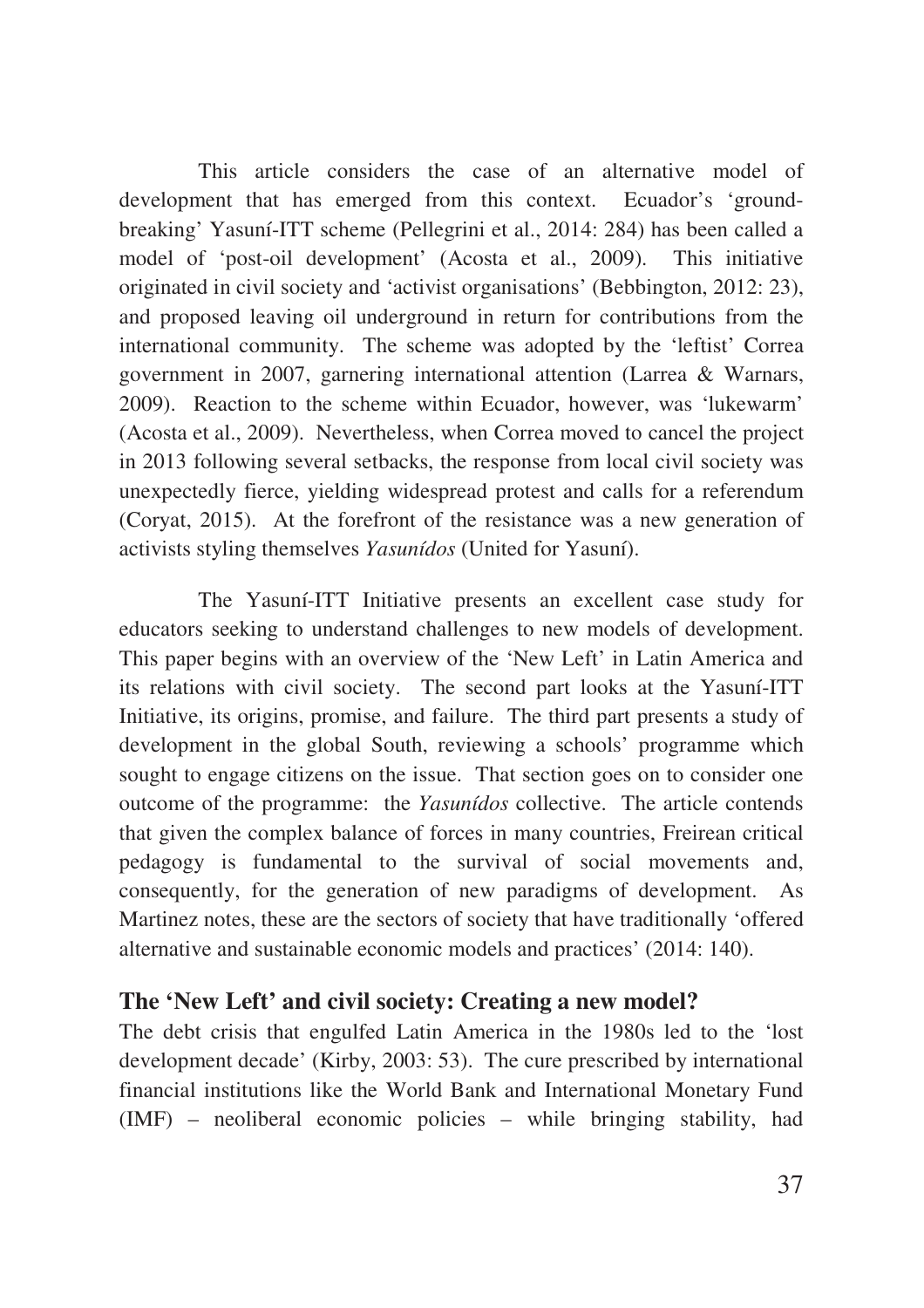significant side-effects. Critical problems like hyperinflation were controlled, and credit lines were re-opened. Nevertheless, the more ambitious promises of neoliberalism – increased foreign investment, growth of local business, higher employment – failed to materialise (Green, 2003; Kirby, 2003). The privatisation of state assets led to more corruption (Stiglitz, 2003), and reduced the state's capacity for redistribution (Roxborough, 1992). The outcome was an increase in poverty and stratification, leading the UN's Development Programme to describe Latin America as the most unequal region in the world (2004: 43).

In socio-political terms, the effects were equally grave. Along with 'downsizing' the state, neoliberalism deregulated industry and flexibilised labour, which decimated the union movement (Green, 2003), and 'shredded the bonds' between traditional parties and voters (Roberts, 2003: 39). The result was widespread disaffection with democracy across the region (Mainwaring et al., 2006). As Silva has noted, neoliberalism was experienced by the urban and rural poor, indigenous people and elements of the middle class as 'economic, political, and social exclusion and injustice' (2009: 266). Nevertheless, the roll-out of neoliberal reforms across the region was incomplete (Walton, 2004), due to resistance from an unexpected source. The rise of social and indigenous movements resulted in struggles against the imposition of these policies (Silva, 2009; Wolff, 2007).

During the late 1990s and the early 2000s, these movements gradually identified the neoliberal agenda as the common source of their problems (Silva, 2009). According to Kirby, the influence of Freirean pedagogy is fundamental to understanding how movements were able to articulate and frame their issues without any 'pre-set blueprint' (2012: 28). This level of consciousness enabled social actors to find innovative responses to threats, and to pursue transformative change. As Philip and Panizza (2011: 50) have noted, these struggles were never purely economic in nature but sought more fundamental reform, often bringing down governments in the process (Hochstetler, 2006). The outcome of this turmoil was the election of a series of presidents who committed themselves to sweeping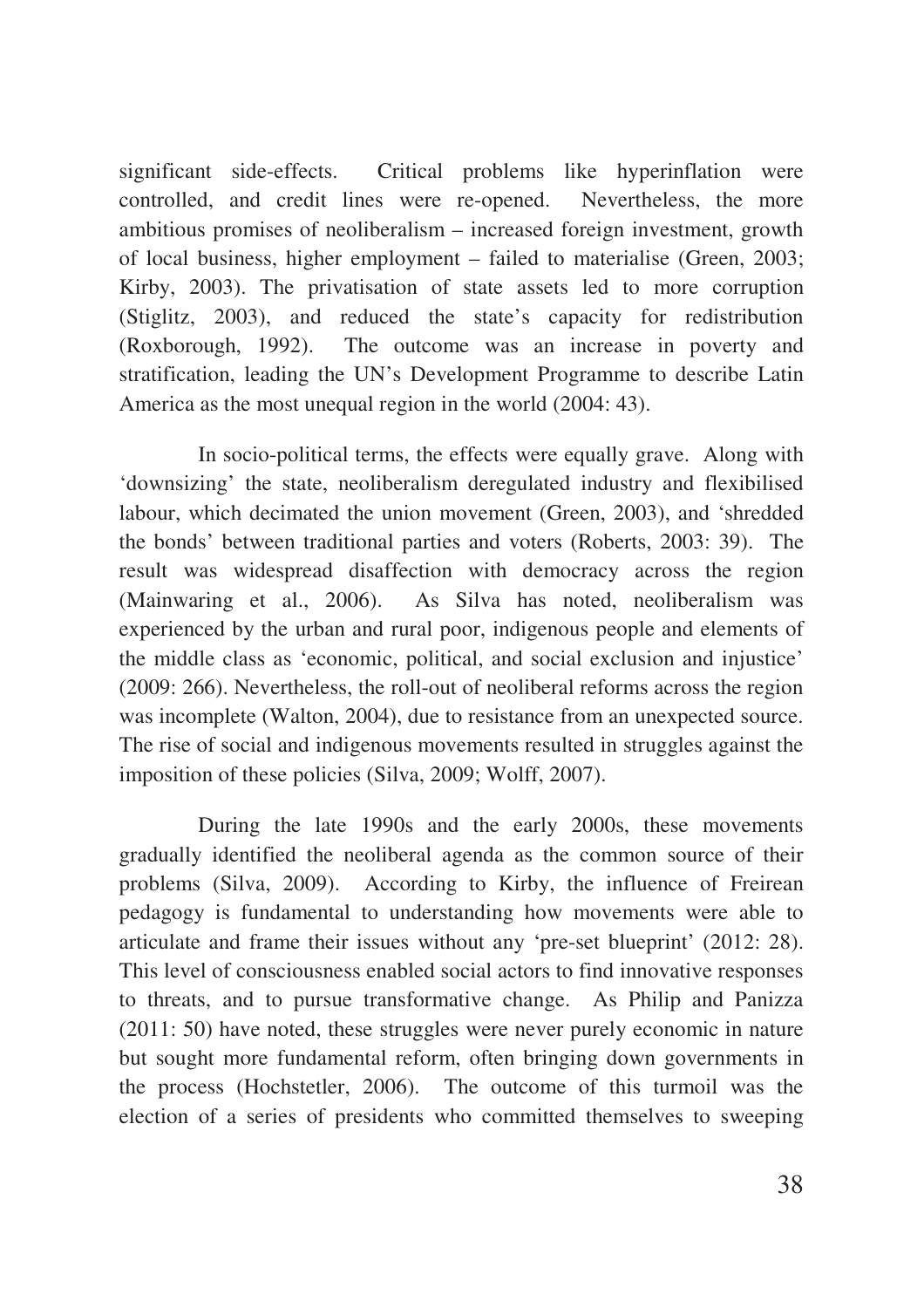reforms; to 'post-neoliberal' development (Kirby & Cannon, 2012: 8). Among those taking power via this process were Hugo Chávez, Evo Morales and Rafael Correa.

The years that followed were equally dramatic, with these leaders overseeing significant institutional reform, typically including a new constitution to're-found' the state (Lomnitz, 2006). In spite of these achievements, however, the debate continues as to whether these 'progressive' regimes have replaced the neoliberal development model. Some have classified these governments as examples of the 'petro-left' (Schamis, 2006), or 'rentier populism' (Mazzuca, 2013). This argument suggests that the commodities boom of the last decade allowed these presidents to purchase electoral support through redistributive policies (Schamis, 2006). Thus rather than representing a new model, these governments have simply revived the 'traditional rentier model' (Weyland, 2009: 146). Others have pointed to the prioritisation of marginalised sectors (Ellner, 2012), and to significant reductions in poverty and inequality (Hogenboom, 2012) as signs of real change. For some, however, this merely amounts to an improvement on the existing model (Gudynas, 2012).

Although disagreements remain, there is consensus on some features of the 'New Left'. Firstly, there is agreement regarding the renewed importance of the state as a central actor in both society and the economy (Roberts, 2013). While the commodities boom may not account entirely for the 'left turn', it has allowed countries with oil and gas reserves to assert the state's role as the regulator of economic activity (Muñoz Cabrera, 2012: 67). The governments of Venezuela, Bolivia and Ecuador have aggressively renegotiated contracts with international companies, yielding improved terms for the state (Lievesley, 2009). This income has helped fund overdue investment in infrastructure, increased spending on health and education, and measures to address the chronic poverty that is a historic problem in these nations (ECLAC, 2013). Nevertheless, questions remain as to whether these positive changes constitute a transformation of the economic model (Kirby and Cannon, 2012).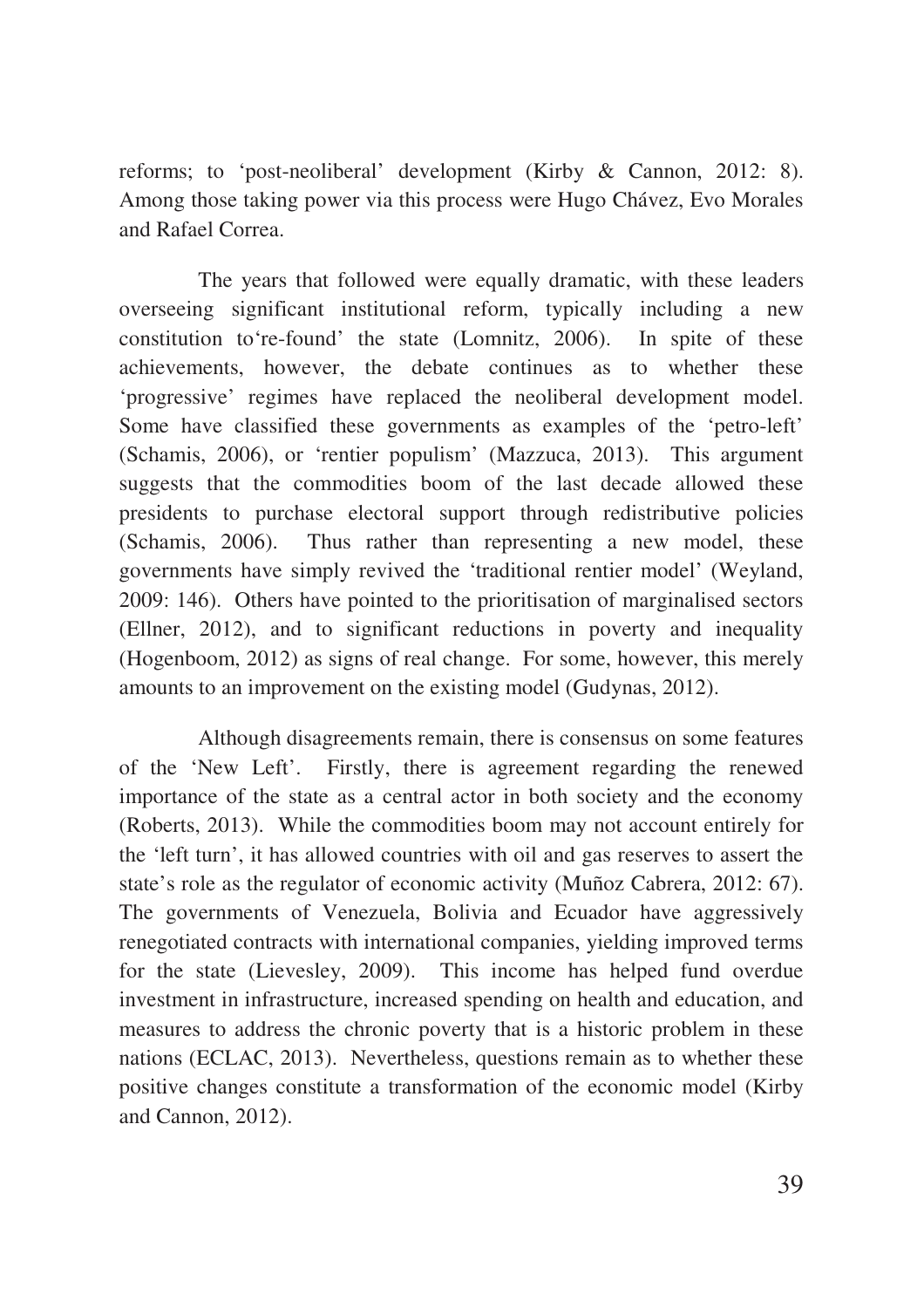A second element of consensus in the literature is the influence of civil society. It is widely believed that mass protests against neoliberalism facilitated the rise to power of the 'New Left' (Silva, 2009; Lievesley, 2009). As Kirby and Cannon have outlined, civil society activism 'generated a discourse critical of the neoliberal project, built movements to challenge it, and provided many of the leading figures that were to win state power' (2012: 13). Furthermore, social actors are behind many of the new models that have emerged from these leftist projects – the 'seeds of alternative development' (Gudynas, 2012: 407). A prominent example is the *Buen Vivir* (good living) paradigm, also known as *sumak kawsay*. This concept, now enshrined in the new constitutions of Ecuador and Bolivia, is 'rooted in indigenous epistemology' and advocates a fundamental change in the relationship between humans and nature (Muñoz Cabrera, 2012: 67).

The coming together of these two forces – a renovated state apparatus with a powerful civil society – has become the focus of attention for many studying the region (Cannon & Kirby, 2012; de la Torre & Ortiz, 2015). Some have noted 'the importance of mobilised citizenry' (Kirby, 2012: 27) in shaping policy outcomes and development models. As Philip and Panizza note, civil society has become 'the new *moderating power* of Latin America politics' (2011: 41). However, as is becoming increasingly clear, democratically elected governments with mandates for radical change do not necessarily take kindly to such moderation. According to Lievesley, governments typically try to 'control and fragment' these forces, and to limit their behaviour and impact (2009: 34). As might be expected in countries rich in natural resources, this tension manifests most clearly in the trade-offs between the economy and the environment (Kirby, 2012: 29).

The next section will consider one of these countries: Ecuador. Specifically, it will examine an alternative model of development that emerged from civil society. The Yasuní-ITT Initiative was an attempt to side-step the historical tension between development and conservation by monetising the preservation of an area of highly diverse rainforest (Larrea and Warnars, 2009). The initiative was adopted, promoted but ultimately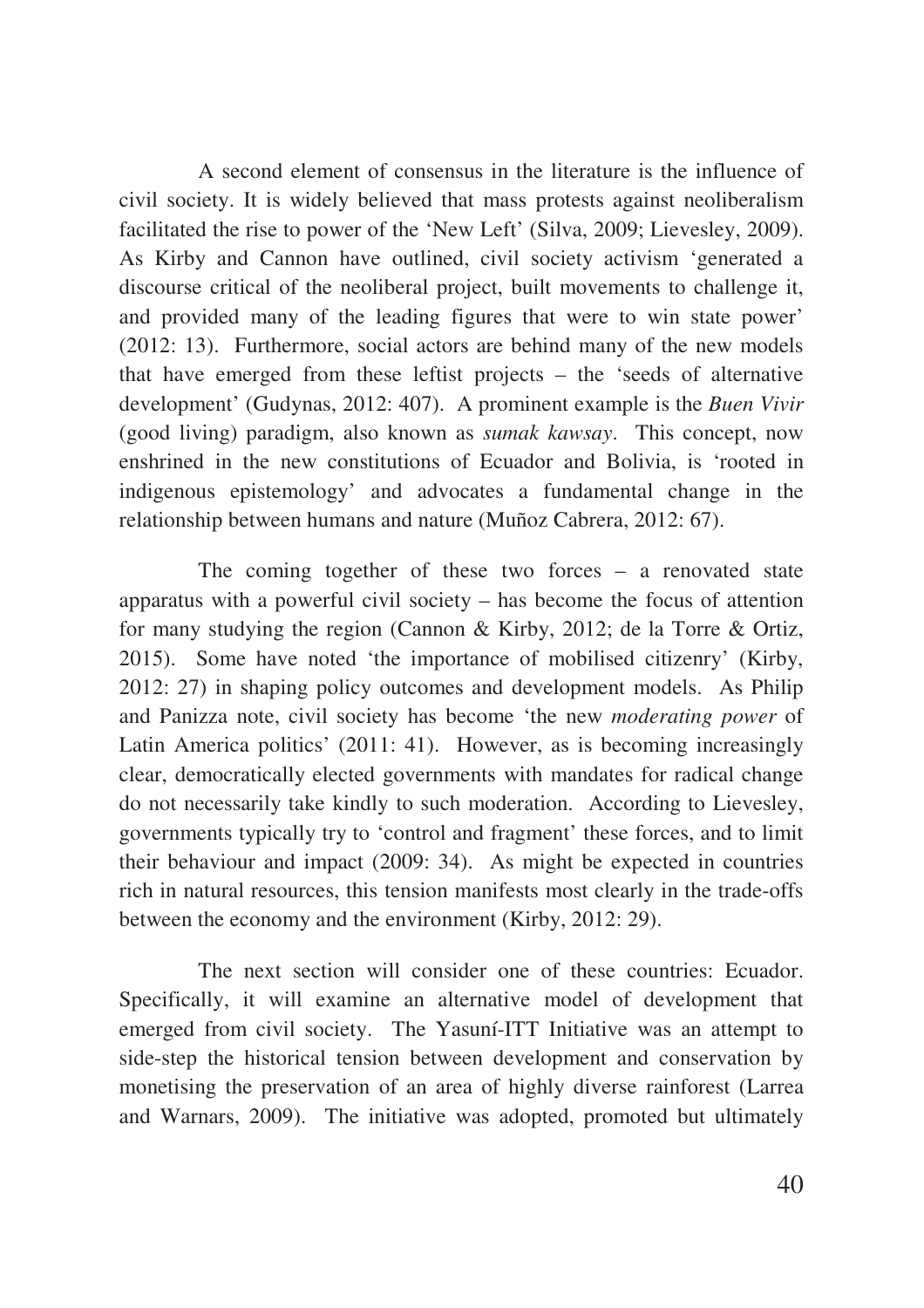abandoned by the state amid political acrimony. The Yasuní project is a useful lens through which to examine relations between civil society and the state, and the challenges to realising innovative development models in the face of social, political and economic pressures. This case also gives insight into the new context for social actors in countries ruled by 'leftist' governments, and highlights the dynamic role that education plays in shaping their response.

## **Monetising the Amazon: The Yasuní-ITT Initiative**

Ecuador presents an excellent case for studying the dynamics of 'New Left' governments, mobilised civil society, and alternative development models. During the neoliberal period, attempts to advance economic reforms were met with sustained resistance by civil society (Silva, 2009). This era of contention resulted in the ousting of three sitting presidents in a ten-year period (Hochstetler, 2006), and interrupted the reform process. At the forefront of this resistance was the indigenous movement which through innovative forms of peaceful protest built up legitimacy and forced concessions (Zamosc, 2007). Other movements played roles in these struggles, however: labour unions, neighbourhood committees, and sectors of the middle class (Silva, 2009), along with an atypically influential environmental lobby (Andrade, 2015).

These actors played a significant role in propelling left-wing economist Rafael Correa to the presidency in 2006. While Correa was an outsider, many of his chief advisors had ties to civil society. Thus the first plan for government produced by *Alianza PAIS*, Correa's nascent political party, effectively compiled historic demands that had emerged from civil society (2006). Furthermore, movements and NGOs had a leading role in shaping Ecuador's 'progressive' new constitution (Becker, 2011). This new document enshrined the concept of *Buen Vivir*, granted rights to nature, and recognised indigenous identity but not all concessions to civil society were of a symbolic nature. The new government imposed higher taxes on oil companies, trebled spending on education and health, and granted amnesty to several hundred imprisoned movement leaders.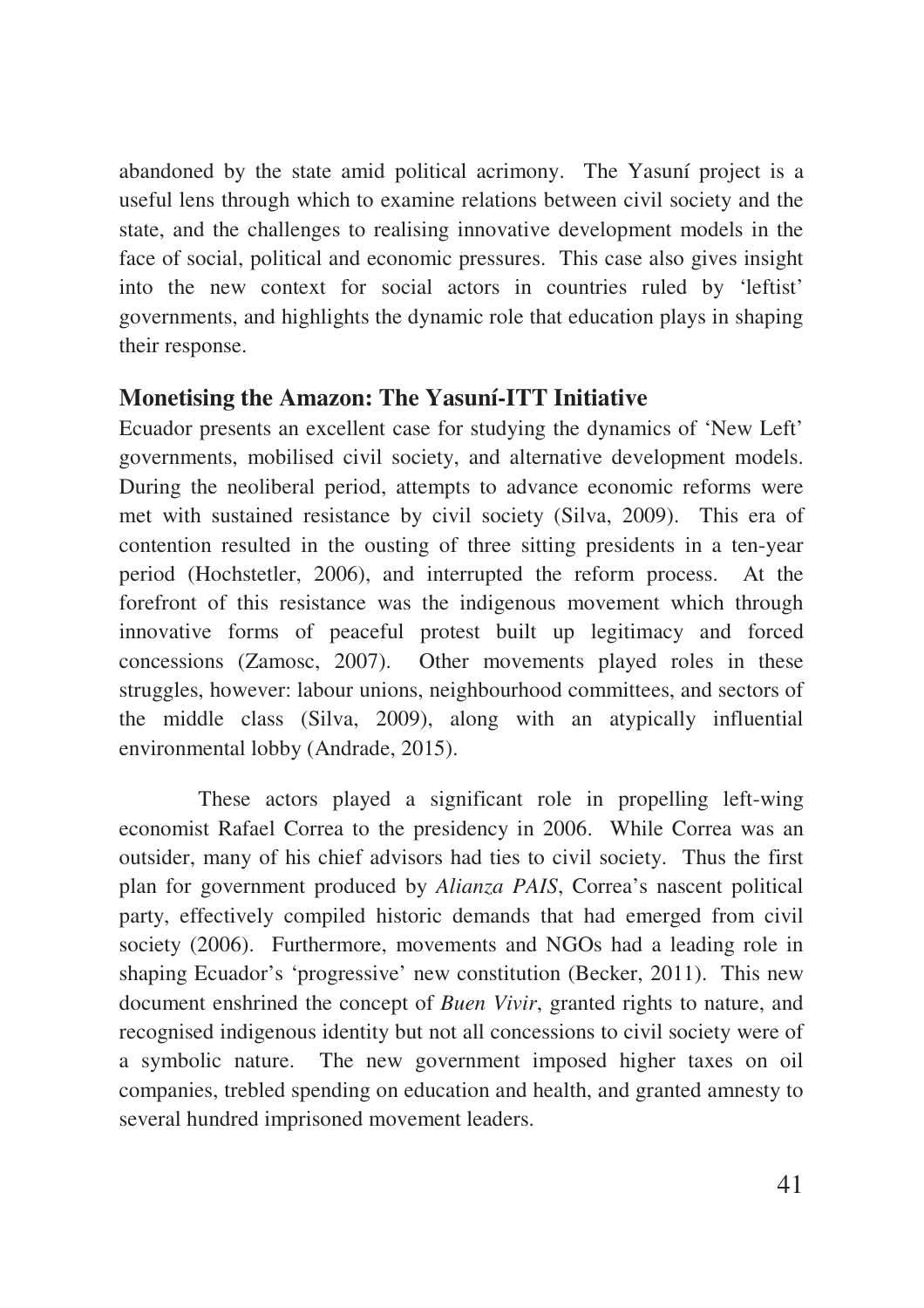Unsurprisingly, then, many civil society actors felt that this was an administration with which they could work. Nevertheless, to truly make good on what it termed its 'Citizens' Revolution', the government needed to 'move beyond rhetoric and vague platitudes to a pursuit of alternative development models' (Becker, 2011: 109). Evidence that this could happen came from the government's support for a radical proposal for 'post-oil development' (Acosta et al., 2009). This would involve embracing 'revolutionary ideas' and 'imaginative financing mechanisms' to transition from extraction to a more sustainable economy. The foundations for the Yasuní-ITT Initiative were laid by civil society organisations *Acción Ecológica* and Oil Watch (Rival, 2012). As Oil Watch coordinator Esperanza Martinez explained in an interview on 15 July 2015, the initiative began as a moratorium on oil exploration in Ecuador's southern Amazon. While this approach was included in the plan for government (APAIS, 2006: 47), it was opposed by Correa. Instead the proposal was limited to three oil fields in Yasuní National Park.

Despite the more modest scale, the Yasuní-ITT Initiative put forward by Minister for Mines and Energy, Alberto Acosta, and adopted by the government in 2007, was considered a challenge to the 'logic of extractive development' that underpinned neoliberalism (Acosta et al., 2009). Furthermore, Yasuní National Park could be seen as the ideal 'test case' for such a scheme. Firstly, the park houses extraordinary biodiversity, including hundreds of species of bird, mammal and insect; the park was declared a World Biosphere Reserve by UNESCO in 1989. Secondly, the park's territory is home to several 'uncontacted' tribes of the indigenous Huaorani nation that have withdrawn deep into the rainforest, and whose survival could be threatened by oil exploration. Finally, it has oil reserves. According to expert reports, approximately 846 million barrels of heavy crude could be extracted from beneath the Ishpingo, Tambococha and Tiputini (ITT) fields.

The plan as originally conceived was reasonably straightforward. The value to the Ecuadorian state of the oil in ITT was estimated to be US\$7.2 billion over a thirteen year period (Pellegrini et al., 2015). In return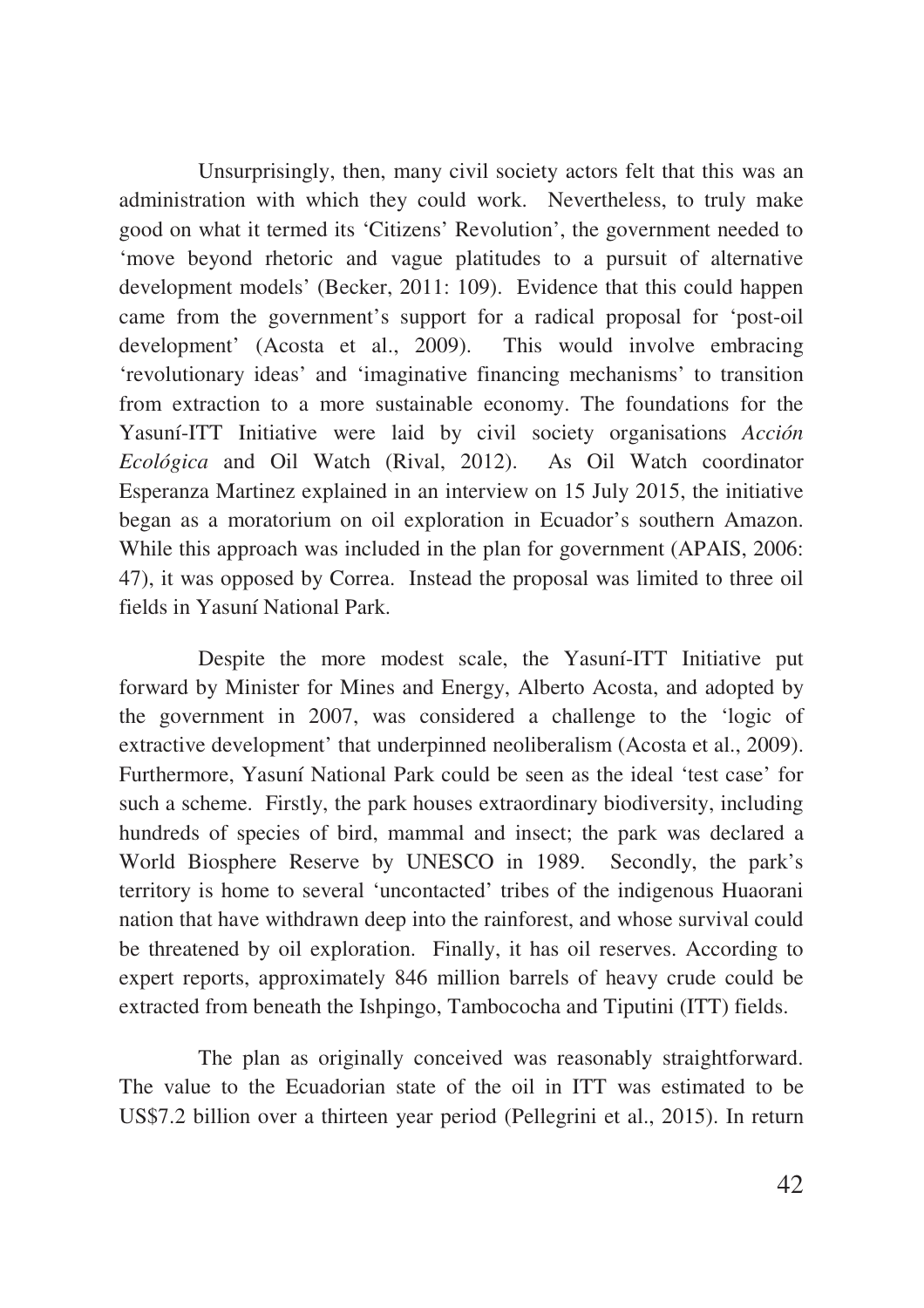for contributions totalling half that figure (US\$3.6 billion) by international donors, Ecuador would leave the oil under the ground. Not only would this aid the preservation of the park's human inhabitants and biodiversity, proponents in both government and civil society were keen to point out the wider global benefits. In a general sense, the scheme would save the region from the deforestation that tends to accompany oil activity. More specifically, supporters of the initiative estimated that by not burning this oil, emissions up to 407 million metric tonnes of carbon dioxide would be avoided (Acosta et al., 2009).

Given the context of global climate change, the scheme was promoted as a new method of preventing greenhouse gas emissions (Larrea & Warnars, 2009). In presenting the initiative to the UN General Assembly in September 2007 President Correa's speech framed the issue as one of climate justice, stating that Ecuador was seeking joint responsibility rather than charity. The proposal was well-received internationally, with figures such as Muhammad Yunus, Rigoberta Menchu and Prince Charles providing endorsements. By 2008, the German Bundestag had voted to pledge US\$50 million per annum to a trust fund yet to be created (Rival, 2012). The Yasuní-ITT initiative appeared to have potential to be a new model of development for Ecuador, Latin America and the world.

Along with an alternative model of environmental protection, Yasuní-ITT offered the possibility of a new way of tackling development issues at a national level, combining the strengths of civil society and the state. As Rival has noted, the advent of 'New Left' governments offered the hope that social movement and state actors would come together 'to rethink economy, ecology and political commitment' and balance the needs of humans and nature (2012: 153). For example, while some civil society members were uncomfortable with the monetisation of the Amazon, it was clear from his inauguration speech in January 2007 that this element appealed to Correa, a trained economist. The innovation of Yasuní Security Certificates (YSCs) – effectively government bonds – as a means of securing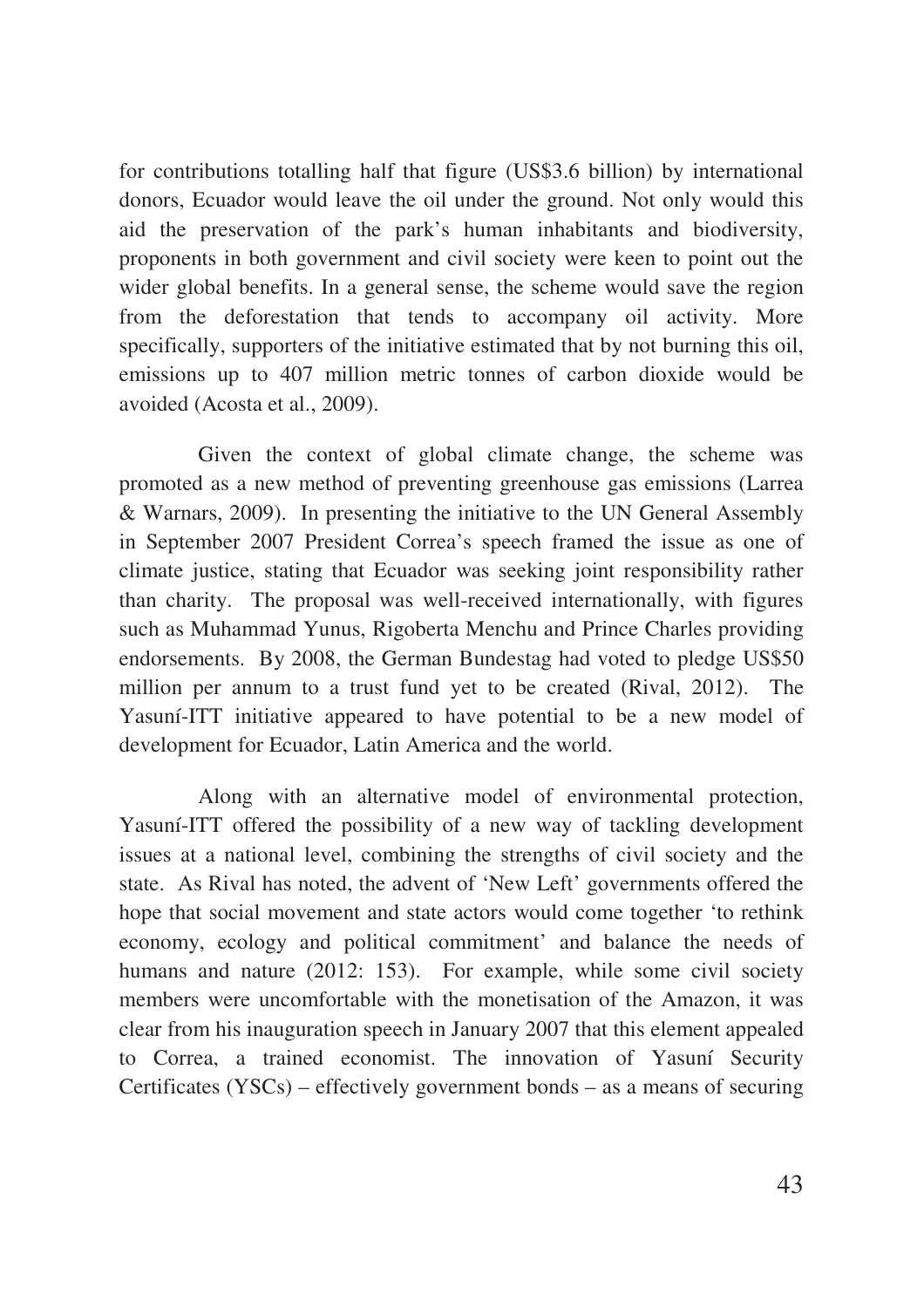donations offered a possible way to keep both environmentalists and economists happy.

In spite of its apparent promise, as years passed the optimism surrounding the Yasuní-ITT initiative began to fade, and harsh realities intruded. On the global stage, the scheme hit problems during COP 15 in 2009, when YSCs were deemed ineligible for the United Nations' reforestation strategy (REDD) – emblematic of the gap between global North and South at that time (Rival, 2012: 164). Furthermore, in 2010 difficulties arose between international donors and the Ecuadorian government over the governance structure of the trust fund. Interpreting attempts to limit the use of pledged funds as an attack on national sovereignty, Correa announced that donors could 'stick their pennies in their ears' (Coffey, 2013). Perhaps as a result of these issues, the level of international donor pledges fell far short of expectations (Pellegrini et al., 2014).

Nevertheless, even in the face of international apathy, some have argued that the Ecuadorian government could have – and indeed should have, in light of its constitution – made good on its plan to leave the oil in the ground (Acosta et al., 2009). In that sense, it is arguable that the biggest threat to the initiative came from within the government itself. For some in civil society, there were many reasons to doubt the government's commitment to the scheme, particularly given Ecuador's growing debt to oilhungry China (Martinez, 2014). More generally, many felt that the government's ideology was amorphous, and that 'pressure from below and to the left' was needed to ensure promises were honoured (Becker, 2011: 113). The capacity of civil society to maintain that pressure, however, came under threat as the government moved to control the 'political space' occupied by movements, and deter opposition.

Chief among the measures introduced were Executive Decree 16, which gave the state significant control over social organisations (de la Torre & Ortiz, 2015); and a new Penal Code, which decreed many methods of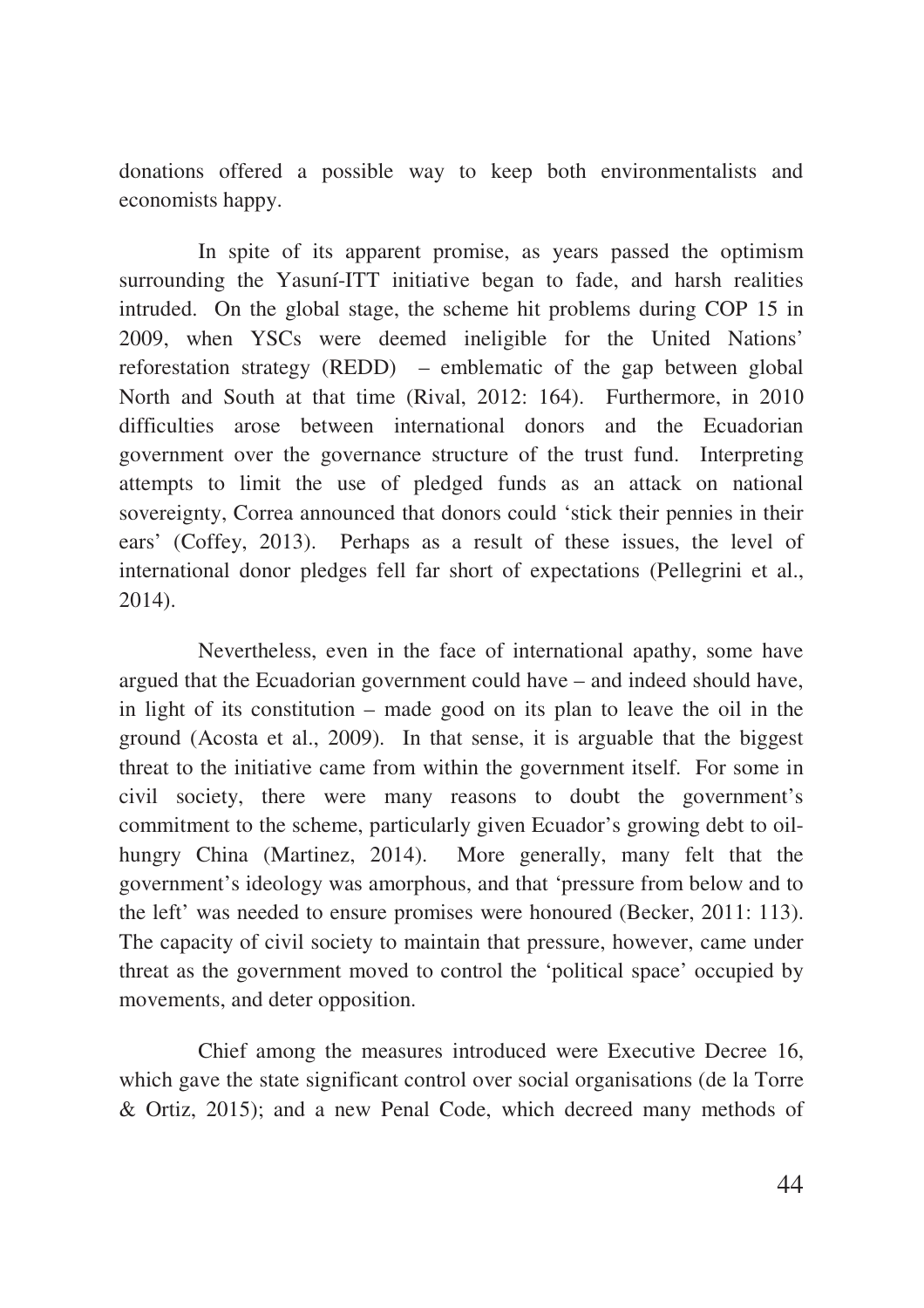protest acts of terrorism (Coryat, 2015). A report by Amnesty International (2012) estimated that 200 leaders of social movements faced terrorism charges. Other measures involved co-optation, creation of parallel organisations, and closure, as in the case of Pachamama Alliance (de la Torre & Ortiz, 2015). Along with these overt legal measures, the president's discourse toward civil society turned increasingly hostile. Correa used speeches and his Saturday morning television show, *Enlace Ciudadano*  (Citizens' Connection), to deride the 'infantile left, environmentalists, and Indianists' (ibid: 9), who were portrayed as greedy special interest groups holding back national progress.

Correa was re-elected in February 2013 with a large majority, strengthening his claim to democratic legitimacy. On 15 August 2013 Correa announced the formal cancellation of the Yasuní-ITT Initiative. The move was justified using discourse resonant of what Gudynas has termed 'new extractivism' (2012). The president committed to using 'cutting edge' technology to minimise environmental damage; and to directing revenues from the oil extracted to combat poverty. 'We cannot be beggars sitting on a sack of gold', Correa maintained. Given the fragility of both organised political opposition and civil society, Correa might have expected the strongest criticism to come from abroad. He was wrong. The day after the announcement, protests broke out; the following day *Yasunídos* was formed. The next section will consider the emergence and impact of this key social actor and the role that development education played in its formation.

## **The response of civil society: education and action**

The emergence of *Yasunídos* was described by political scientist Pablo Andrade in an interview on 16 July 2015 as the 'rebirth' of a civil society in Ecuador. For Esperanza Martinez, *Yasunídos* restored her faith in the possibility of a mobilised citizenry. While the long-term effect of this group remains unclear, these statements by experienced observers of state/civil society dynamics give a clear sense of its impact. Yet the emergence and significance of the group is puzzling on a number of levels. Firstly, there is the context of a fragmented civil society, along with the high rates of public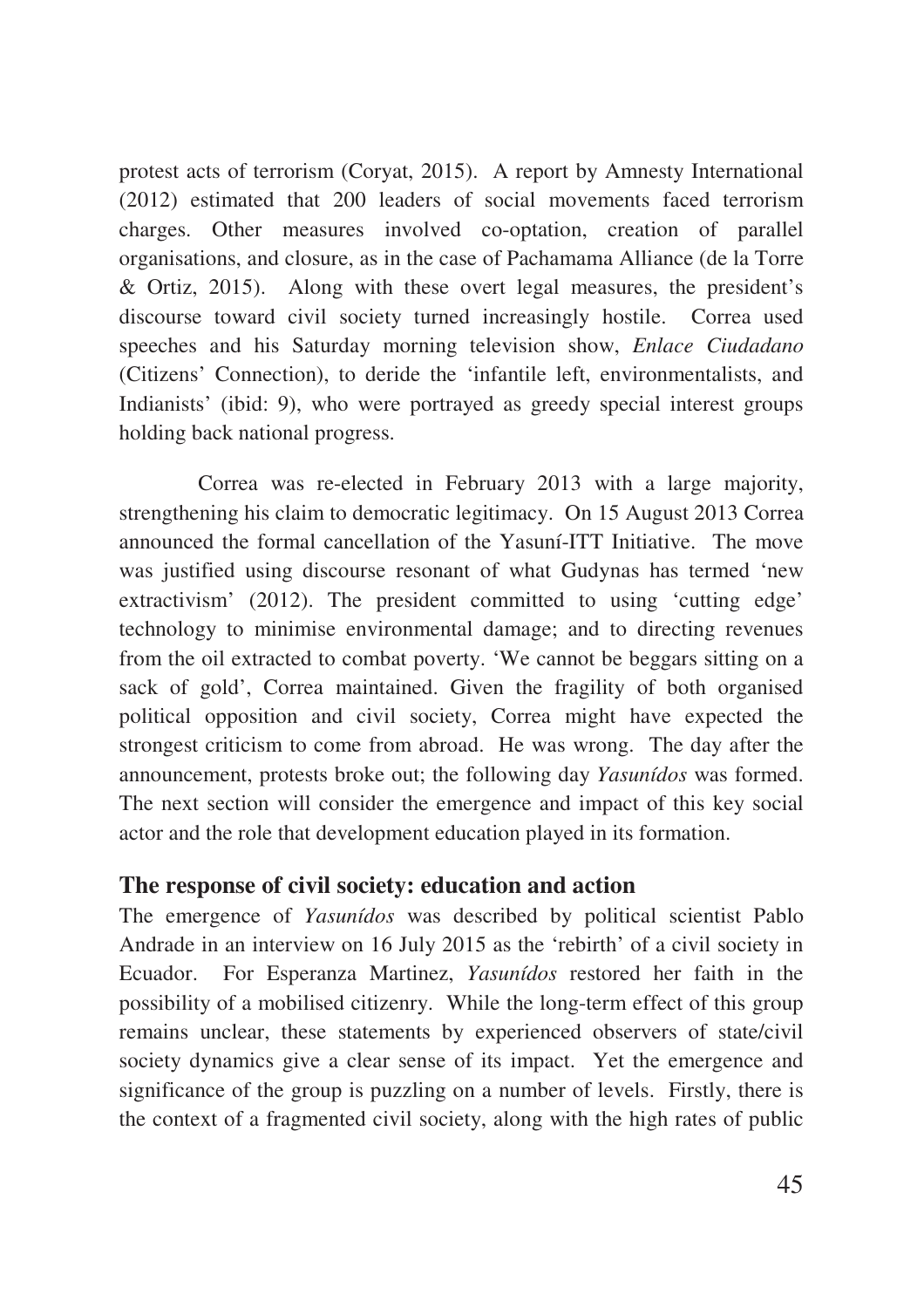approval enjoyed by Correa. Secondly, a mere four years earlier it appeared that the Yasuní-ITT initiative had failed to capture the national imagination. Finally, there was the make-up of the organisation, which was 'youth-led' and independent of parties or indigenous movements (Coryat, 2015: 3747).

What could explain the emergence and subsequent impact of this *sui generis* social movement? Coryat has proposed two explanations of the level of citizen resistance to the cancellation of the project, which included protests and the formation of *Yasunídos* (2015). First there is the influence of social movement struggles over neoliberalism and the protection of the environment. Secondly, and somewhat ironically, is the impact of the government's own marketing strategy promoting Yasuní-ITT. This multimillion dollar international campaign presented stunning images of the park's natural wonders and 'fostered pride and ecological consciousness' among ordinary Ecuadorians (ibid: 3746). While these factors go some way to explaining a general public backlash, they do not provide a full account of the *Yasunídos* phenomenon. In particular, they fail to explain the fact that the collective was predominantly conformed by young city-dwellers.

At interview Esperanza Martinez explained that many believed it would be necessary to push the government to fulfil its commitment to leaving the oil in the ground, and that efforts to exert pressure hinged on an aware and engaged population. Returning to Freire's work, and specifically to Kirby's (2012: 28) evaluation of its influence on Latin American civil society, it has been asserted that a precondition for the emergence of movements is an 'empowered and socially aware consciousness'. Where was this consciousness sown in the case of *Yasunídos*? How was it that a significant sector of urban youth came to know and care so much about a distant area of rainforest? It is contended that the answer lies in development education, and in particular a schools' programme provided by environmental organisations Oil Watch and *Acción Ecológica* (Ecological Action).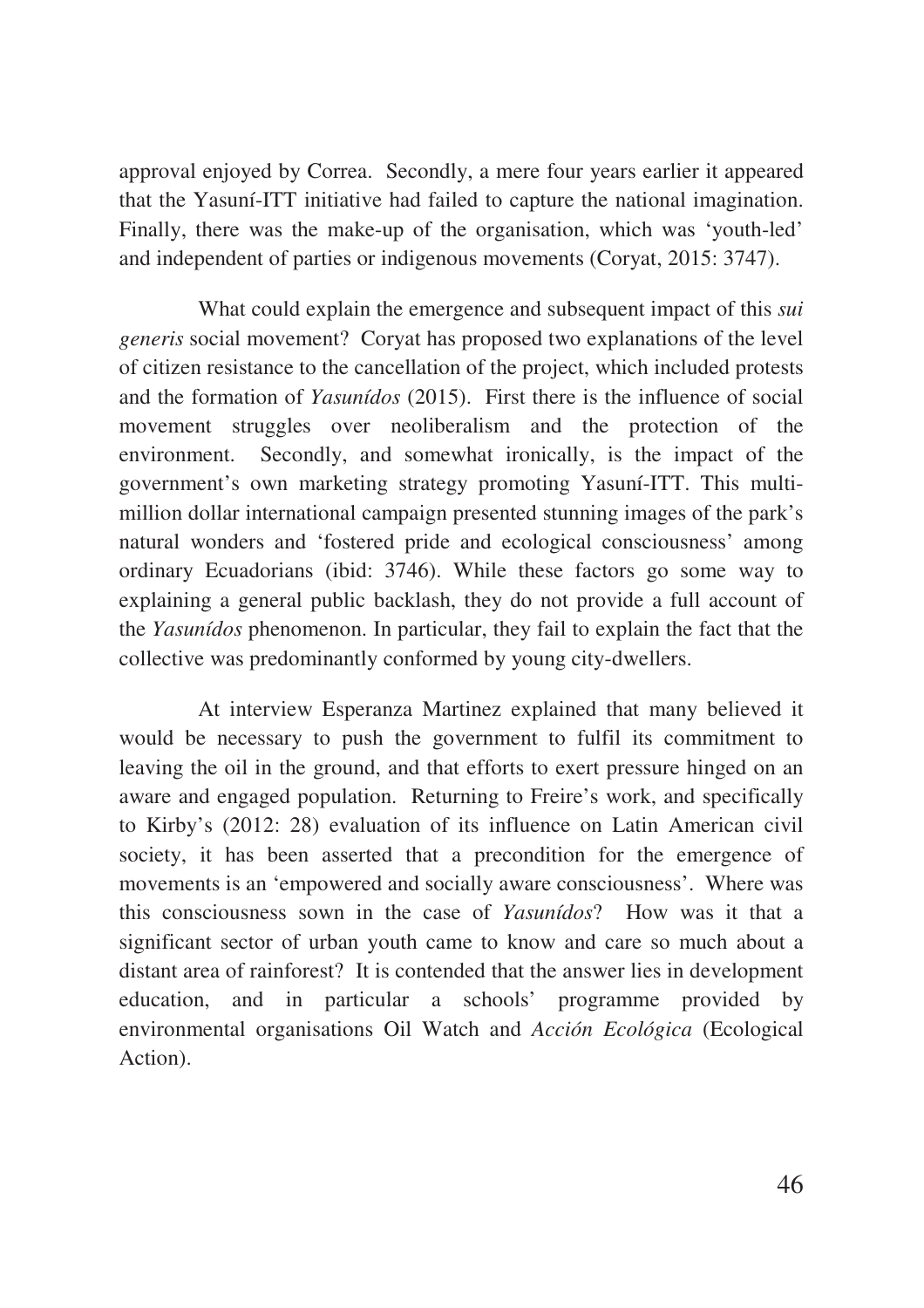Prior to continuing, this article will defend the assertion above that the programme can validly be considered 'development education'. While the term is not common in Latin America, the influence of Freire on civil society is considerable. Particularly relevant is Freire's concept of 'praxis', defined as 'reflection and action upon the world in order to transform it' (2000: 51). As McCloskey (2015) has asserted, the influence of Freire on DE is strong in terms of both aims and approach. Additionally, in comparing the practice of DE in the global North and South, Liddy (2013: 39-40) has found many similarities. Certainly common conceptions of DE in a Northern context would appear relevant also to the Latin American context. For example, IDEA (2012) has stated that DE uses 'participatory and democratic learning methods' to provide learners with a 'critical understanding of our complex world'. McCloskey (2009: 2) has noted that DE 'aims to result in informed local action based on a global consciousness'.

On this basis, it is contended that the DE label is correctly applied to the *Mi Futuro Yasuní* (My Future Yasuní) educational programme. As set out by Martinez in interview, a key objective was to promote critical understanding not only of the initiative, but of wider issues like indigenous rights and environmental destruction. Local themes were framed in a global context, citing climate change and international human rights. The stated aim was to generate public debate with a view to action. For example, the 'script' used for workshops identified action outcomes, one of which was 'pressurising the state'. The approach used was participatory and utilised a range of techniques and resources. Finally, although explicitly linked to a campaign, the programme promoted reflection, thus transcending the category of what Freire has termed pure activism (2000). This section will continue with an outline of the schools' programme; and an account of the emergence, impact and legacy of the *Yasunídos* movement it helped create.

### Education: *Mi Futuro Yasuní* Programme

According to Martinez, the decision to enter the educational space was born more out of necessity than choice. The prior experience of Oil Watch in campaigning against extraction had relied on working with the local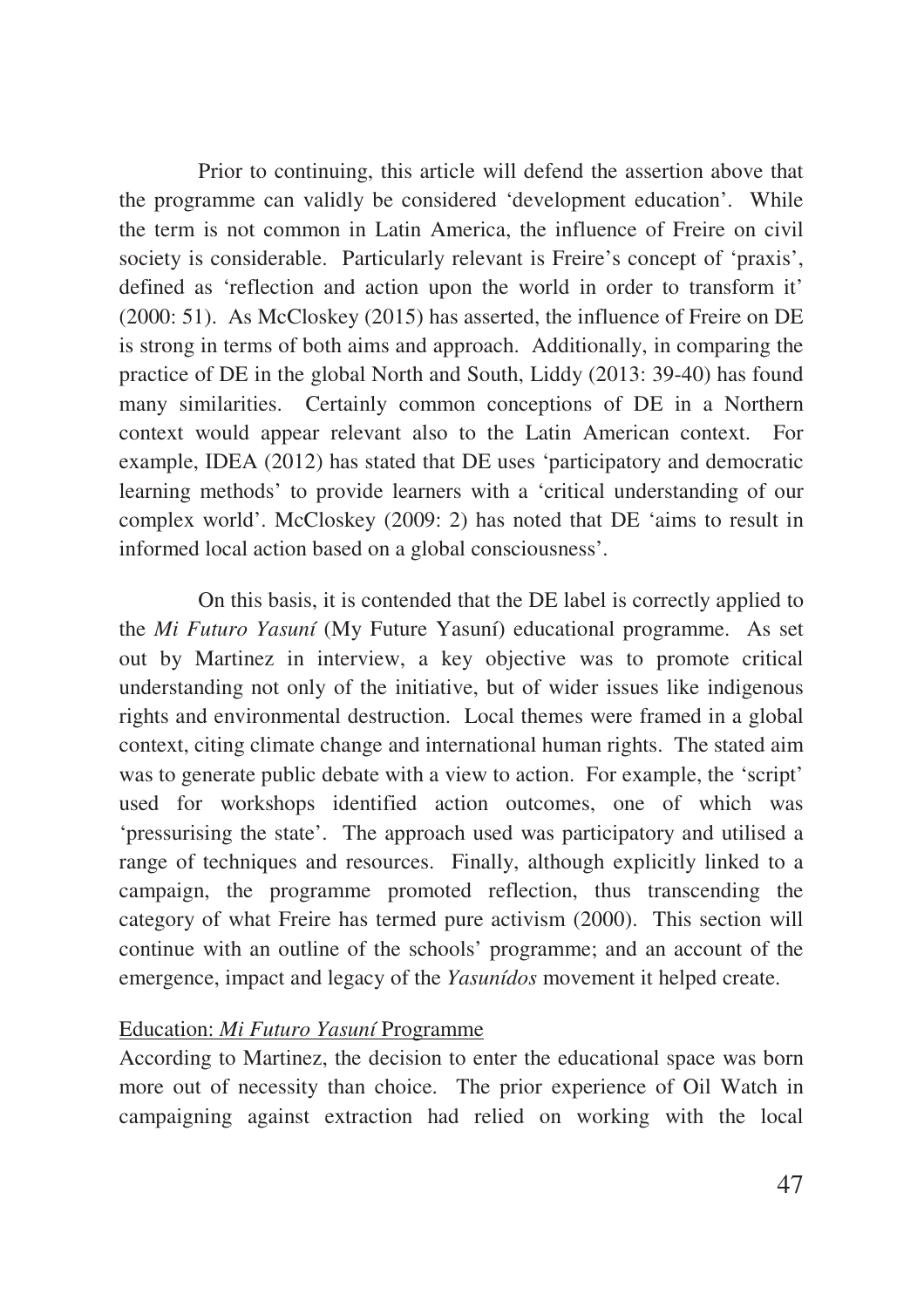population. In the case of Yasuní, however, the population was sparse and some of those living there were not contactable. A further problem was the low level of public awareness of the park: according to Martinez, an opinion poll in 2007 revealed that only 10 percent of the population had heard of Yasuní. Accordingly an education campaign was launched in 2007, to coincide with the adoption by the government of the Yasuní-ITT Initiative. By the time President Correa announced its cancellation, the programme had run for over six years. Its success in engaging the population, and in particular youth, on the issue would then face its ultimate test.

The schools' programme was devised by Oil Watch and run by *Acción Ecológica*, and targeted both primary and secondary levels. The scale and ambition of the programme were initially modest, beginning in just two schools with the aim of generating general debate. However, as more schools joined, the scope of the programme developed toward specific action outcomes. Martinez stated that a further objective of working with students was to use them as a means of raising consciousness among their parents. The starting point for the programme was Yasuní's status as a national park, and in particular its vast biodiversity. The objective was to engender a sense of national pride in Ecuador's natural riches, to see that 'nature belongs to everyone' (echoing the government's own slogan, 'the homeland now belongs to everyone'). The overarching approach as inspired by the natural environment was positive and fun, said Martinez.

The programme provided workshops to students during school hours. Courses typically lasted five weeks, with each workshop taking around 90 minutes. The approach was explicitly participative and dynamic, featuring activities tailored to the participants' age range. The materials featured many visual aids, in particular depicting natural wonders, but also positive images of indigenous people. For younger participants, resources focussed on environmental protection and the harmful impacts of oil exploitation. A campaign was developed featuring a piggy bank into which children were encouraged to deposit coins to help save Yasuní, while role plays centred on building a bond between participants and the ecosystem.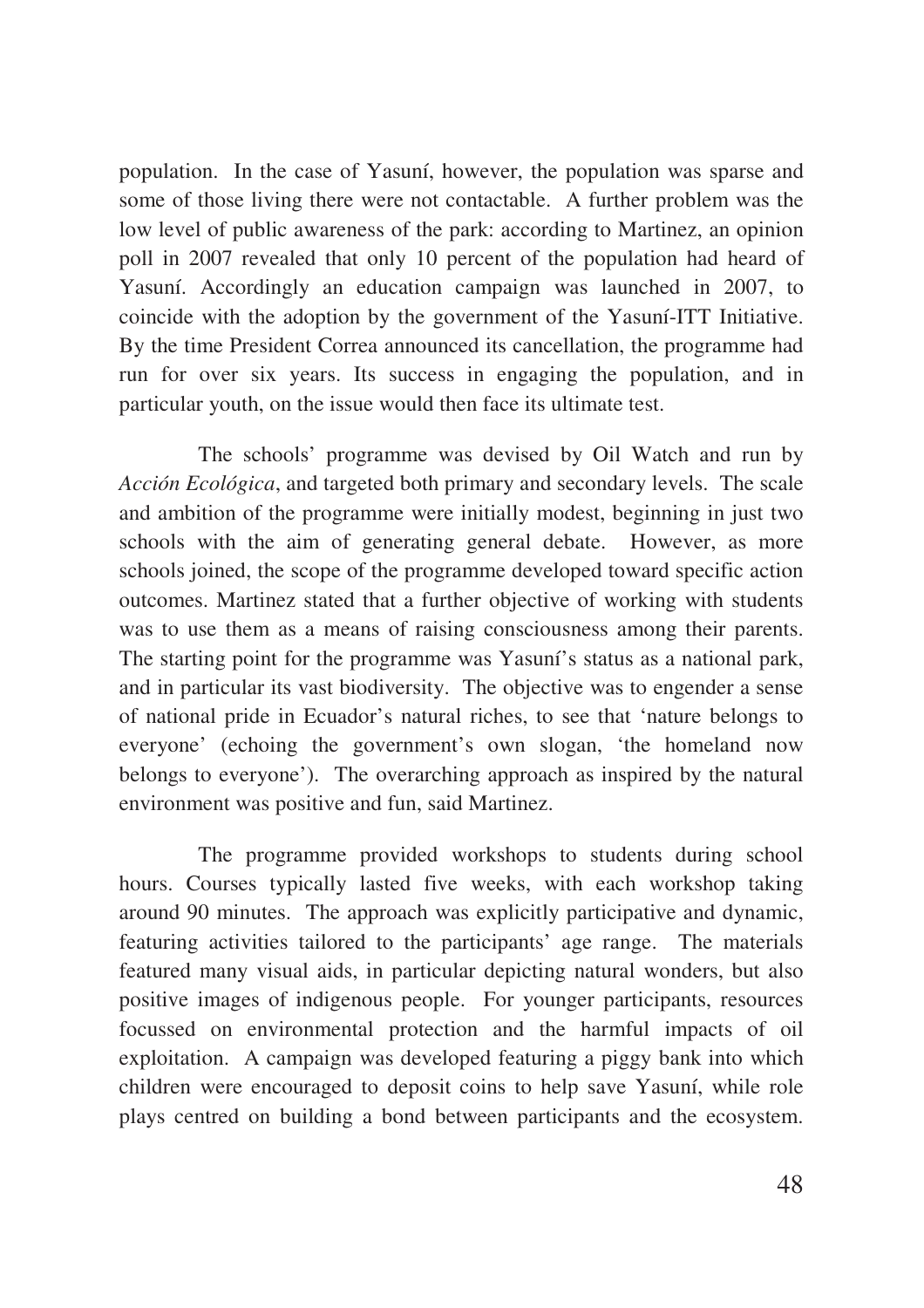Events were organised to honour 'child ecologists', which received coverage in popular children's magazines. For Martinez the most satisfying activities were those partnering older and younger participants.

For adolescents, the workshops feature more explicitly political elements. Concepts from the constitution, such as *Buen Vivir*, the rights of nature, and protected areas, were introduced. Indigenous culture was discussed, but also international instruments for the protection of their rights. Emphasis was placed on the impact of extraction on both humans and nature, which were related to global climate change and calls for a new model of development. Workshops encouraged participants to reflect on action outcomes within both the local and global context. For example, a role play activity included an exercise where those representing civil society were encouraged to arrange a 'popular consultation' over the Yasuní-ITT question, a reference to an article of the constitution that allowed citizens to convoke a recall referendum on any national issue. This provision was to become a central feature of the *Yasunídos* campaign.

Not every aspect of the educational programme was successful, Martinez admitted. By way of an example, she referred to a mobile phone application called 'The Age of Yasuní' which featured a children's game which aimed to prevent an oil well being drilled. Martinez admitted that the game was 'repetitive' and that the application had not achieved much, but she noted that it was an attempt to find new ways to reach young people. The programme effectively came to an end upon the cancellation of Yasuní-ITT in 2013. Survey data from polling agency CEDATOS carried out at that time revealed that awareness of Yasuní-ITT in Ecuador had increased to over 80 percent, while rates of approval were well over 70 percent. While Martinez acknowledged that the state marketing campaign had been significant, she believed the programme had played a role. The real test of the programme's success, however, would be measured by actions.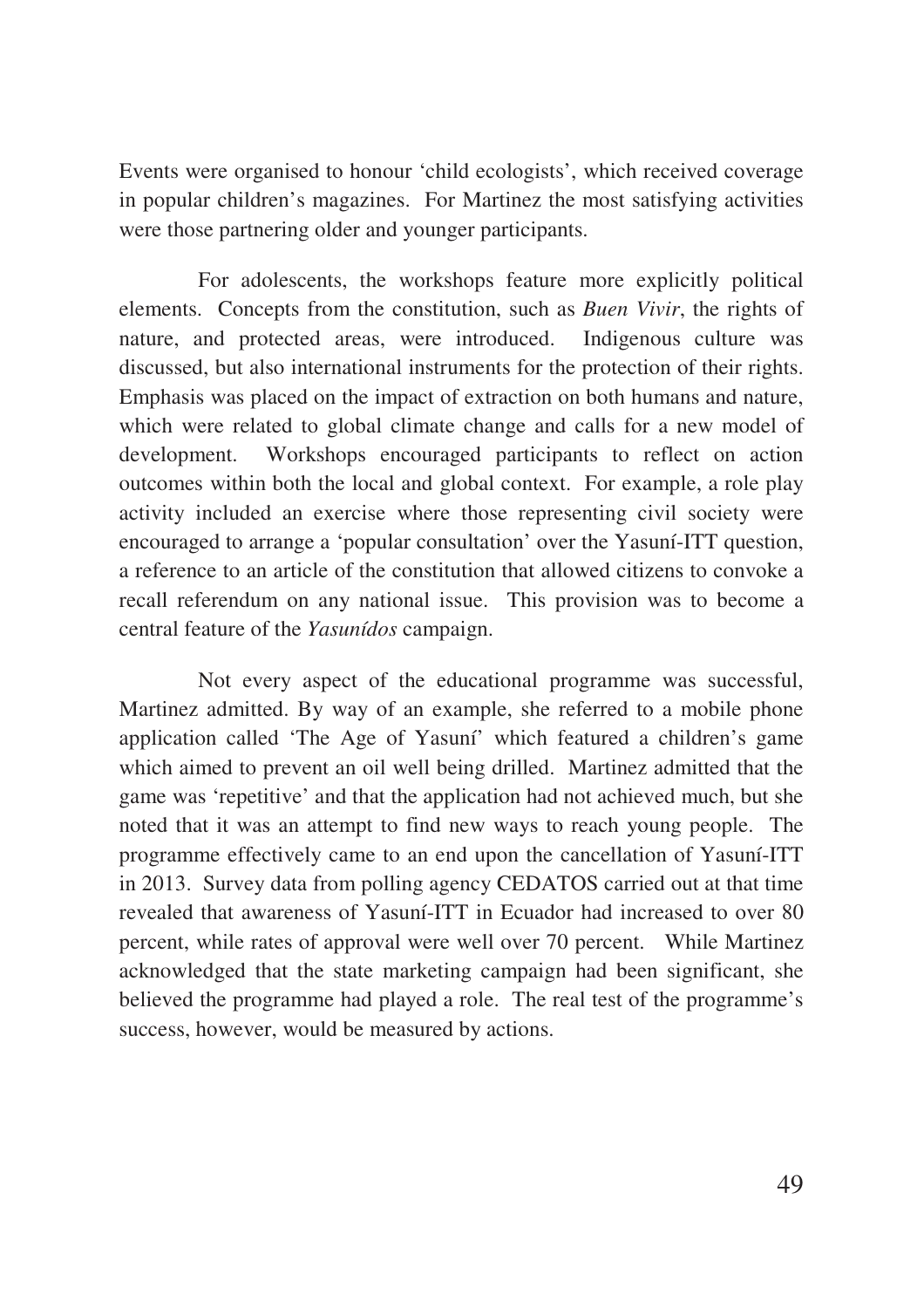#### Action: *Yasunídos*

As noted, the *Yasunídos* collective did not grow out of a pre-existing political or social movement (Coryat, 2015: 3747). Nor were the members of this organisation drawn from marginalised sectors of the population with a history of spontaneous protest. Although *Yasunídos'* webpage asserts the heterogeneous nature of the collective, stating, 'we are students, peasants, artists, workers, mothers, fathers, children, activists, the group was made up mainly of 'urban young people' (Coryat, 2015: 3746). The organisation sprung up apparently fully formed just three days after the cancellation of Yasuní-ITT; within months they would be referred to as a 'key social actor'. This outcome can only be understood by reference to praxis: during the programme these young people had reflected; they were now ready for action.

The effects of the education programme can also be observed in the methods *Yasunídos* employed to campaign against the termination of the initiative. The first phase, in the immediate aftermath of Correa's announcement, involved widespread protests involving many actors. Police reacted aggressively to the protests, while Correa used the media to single out and demean individual protesters. As a combination of repression and fatigue took their toll on protesters, *Yasunídos* began to harness more innovative tools to keep the issue in the public eye. The group revived the Andean tradition of the *zapateada*, cultural events featuring music, dance and song (ibid). *Yasunídos* also drew on modern technology, disseminating videos, music and images via their website and social media. The collective also forged alliances with indigenous communities resistant to drilling.

Nevertheless, it was the decision to seek a recall referendum on the issue of Yasuní-ITT, and the campaign that followed, that sealed the importance of *Yasunídos* as a social force. Article 104 of the constitution allowed for the convocation of a *consulta popular* (recall referendum) by the citizenry on an issue of national importance, provided they could produce a petition supported by five percent of the electorate. In the case of Yasuní, this amounted to 583,324 signatures. Martinez described the process of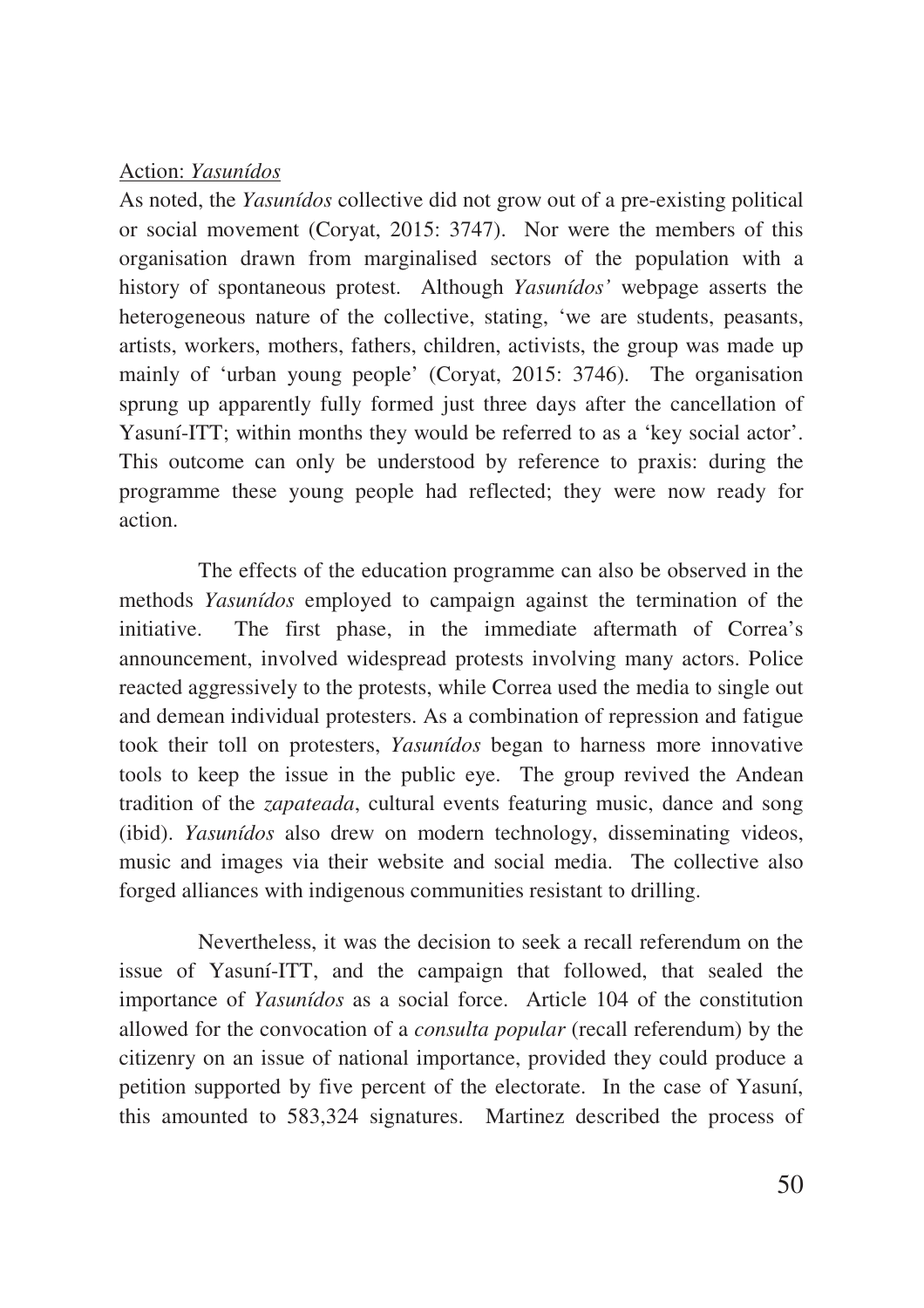collecting signatures, mainly conducted on the streets, as 'very difficult'. Nevertheless the process revealed more evidence of the influence of education. Martinez recalls witnessing children who learned about the scheme persuading fearful parents to sign. Elsewhere Coryat (2015: 3752) has noted the desire of *Yasunídos* to not only collect signatures, but to engage in dialogue with citizens about the issue.

With around three months remaining before the deadline for signature collection, *Yasunídos* held a press conference to reveal that 90 percent of the required signatures had been collected. According to Martinez, 'that was when the war began'. The government reacted to the announcement with a forceful campaign, that including media attacks, trolling on social media, intimidation by security forces, and the launch of a parallel consultation designed to sow confusion (Coryat, 2015). The tactics did not succeed. *Yasunídos* exceeded all expectations by gathering 757,623 signatures, which were presented to the National Electoral Council (CNE). This was not the end of the matter, however; amid accusations of fraud, the CNE disqualified over 60 percent of the signatures, ensuring that the referendum would not proceed.

While *Yasunídos* may have lost the battle over the recall referendum, it is not yet clear who will win this 'war'. The government was also damaged by the affair. Local elections in early 2014 saw the government lose all of the major cities, an outcome attributed by both Martinez and Coryat (2015) to a public distaste for the treatment of *Yasunídos*. Following that period there has also been a resurgence in civil society mobilisation in Ecuador, including the re-emergence of the indigenous movement (Becker, 2015). While *Yasunídos* have faded somewhat from view, their influence continues. Although the government amended the wording of Article 104 of the constitution to prevent further citizens' referenda, there has been an upsurge in 'alternative' consultations among communities threatened by oil or mining. As Martinez stated, 'I believe *Yasunídos* did this'.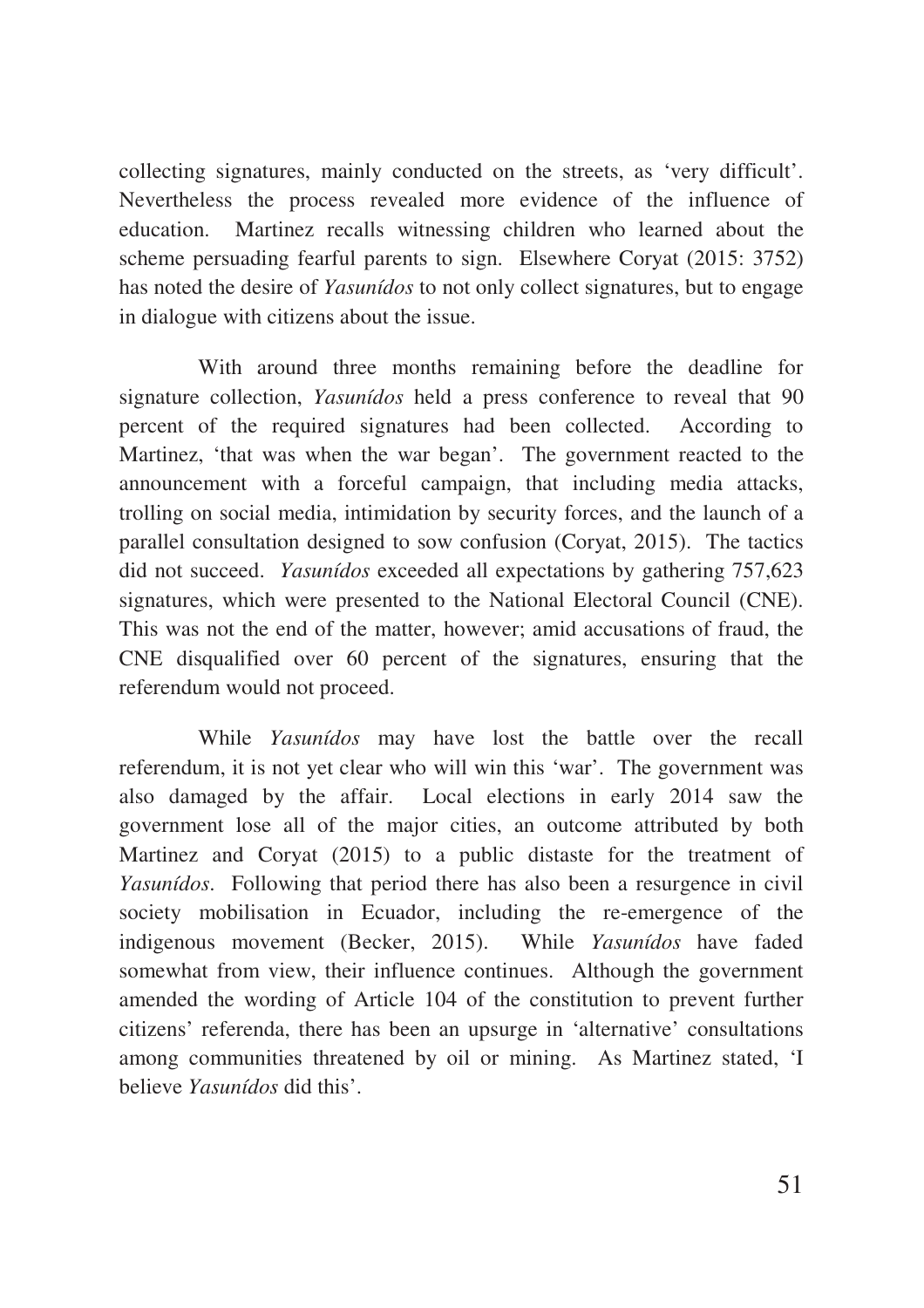Furthermore, this case in not unique; other organisations in Ecuador are also turning to Freirean pedagogy in response to the challenging contemporary environment. For example, FECAOL is a federation of small farmers on Ecuador's coastal plain, a region not renowned for social movements. This helps to explain the foundation of a School of Agroecological Formation. Richard Intriago, one of the organisation's leaders, explained in an interview on 12 July 2015 that the school was created to strengthen the organisation, promote agroecology, and form leaders with a 'critical vision'. The school draws inspiration from the 'Paulo Freire' Latin American Institute of Agroecology set up by *Via Campesina* and Brazil's Landless Workers' Movement (MST). The curriculum promotes active participation based on reflection and commitment to the construction of a society based on justice and solidarity. As Intriago explained, 'first we need to build our capacity; then we will be ready for action when the time comes for change'.

## **Conclusion**

The ascension to power of governments of the 'New Left' has proved a double-edged sword for civil society in parts of Latin America. While these organisations have seen many historic proposals accepted and even enshrined in constitutions, they have also been pushed to the political fringes. Furthermore, social actors that have in the past been the authors of alternative models of development are increasingly sceptical of the path taken by 'progressive' governments. Nowhere is this tension more apparent than in the area of resource extraction, upon which the economies of countries like Venezuela, Bolivia and Ecuador depend. Attempts to use traditional methods developed during the neoliberal era to put pressure on governments have yielded diminishing returns due to legal and discursive moves to criminalise and delegitimise protest.

The case study of the Yasuní-ITT Initiative and its failure serves to highlight this dynamic. However, as the article also demonstrates, civil society is continuing to innovate in response to this changed context. In particular, social actors are turning increasingly to the spirit and techniques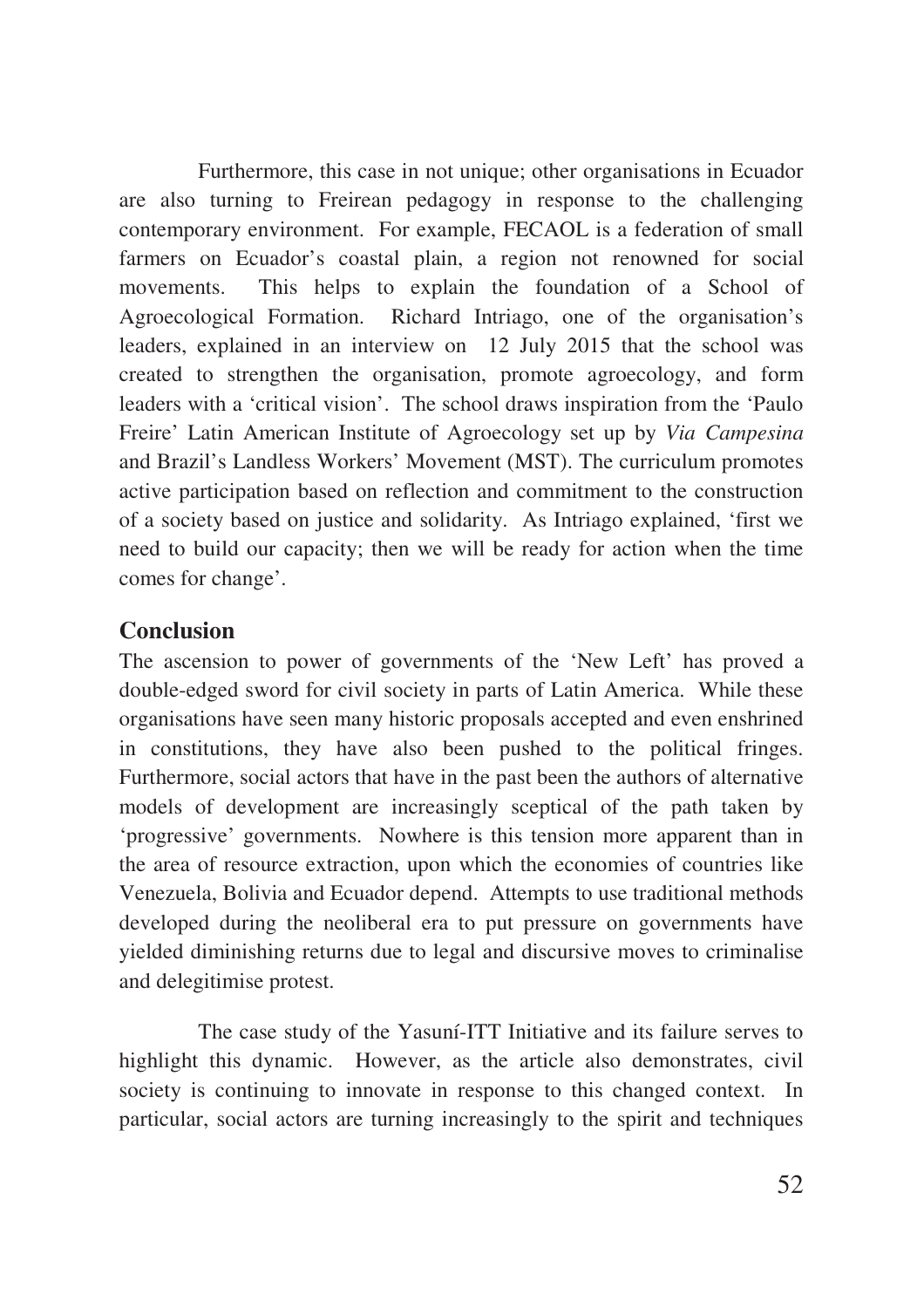of Freirean education in order to reflect on the current reality with a view to fresh action outcomes. As the study of the *Mi Futuro Yasuní* schools' programme, and its influence on the emergence of the *Yasunídos* collective has demonstrated, not all avenues for action have been closed. It is clear that civil society actors in Latin America will continue to be the agents of their own transformation. It is for this reason that those who work with and are inspired by the region do not talk about 'charity', but about 'solidarity'.

#### **References**

Acosta, A (2013) 'Why Ecuador's president has failed the country over Yasuní-ITT', *The Guardian*, 4 September 2013.

Acosta, A, Gudynas, E, Martínez, E and Vogel, J (2009) *Leaving the oil in the ground: A political, economic, and ecological initiative in the Ecuadorian Amazon*, Washington, DC: Centre for International Policy.

Alianza PAIS (APAIS) (2006) *Plan de Gobierno Movimiento PAIS 2007-2011: Un primer gran paso para la transformación radical del Ecuador*, Quito.

Amnesty International (2012) *Para que nadie reclama nada: ¿Criminalización del derecho a la protesta en ecuador?*, London: Amnesty International Publications.

Andrade, P (2015) 'El gobierno de la Naturaleza: La gobernanza ambiental posneoliberal en Bolivia y Ecuador' in F de Castro, B Hogenboom and M Baud (eds.) *Gobernanza Ambiental en América Latina*, Buenos Aires: CLACSO.

Bebbington, A (2012) *Social conflict, Economic Development and Extractive Industry*, London/New York: Routledge.

Becker, M (2011) 'Correa, indigenous movements, and the writing of a new Constitution in Ecuador', *Latin American Perspectives*, Vol. 38, No. 1, January, pp. 47-62.

Becker, M (2015) 'Ecuador's new indigenous uprising', *Upside Down World*, 12 August 2015, available:

http://upsidedownworld.org/main/index.php?option=com\_content&view=article&id= 5422%3Aecuadors-new-indigenous-uprising&catid=25%3Aecuador&Itemid=49 (accessed 17 December 2015).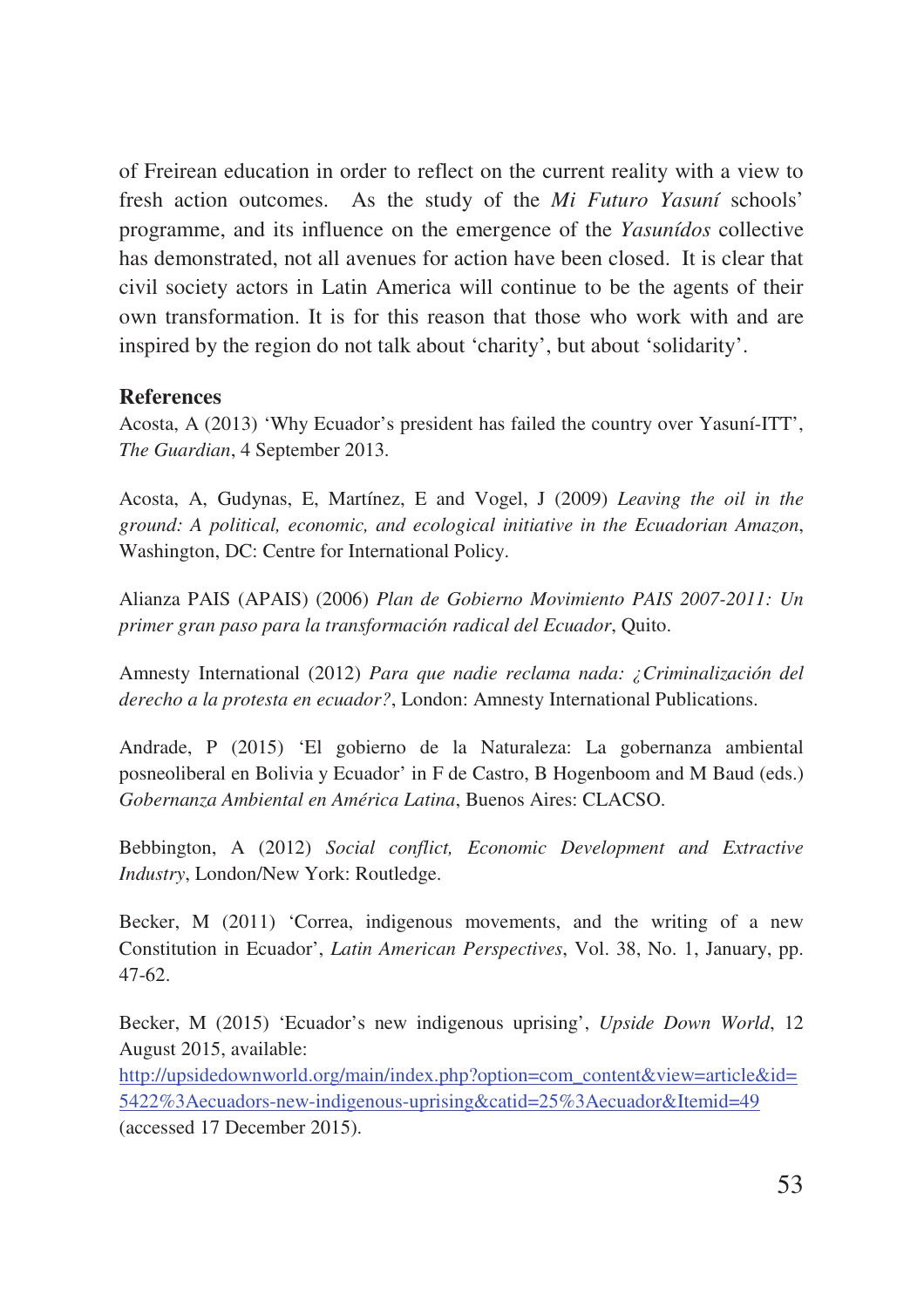Cannon, B (2009) *Hugo Chávez and the Bolivarian Revolution: Populism and Democracy in a Globalised Age*, Manchester/New York: Manchester University Press.

Coffey, G (2013) 'Ecuador: Some observations regarding the Yasuní-ITT proposal', *Upside Down World*, 22 September 2013, available: http://upsidedownworld.org/main/news-briefs-archives-68/4472-ecuador-someobservations-regarding-the-Yasuní-itt-proposal (accessed 15 Dec 2015).

Coryat, D (2015) 'Extractive Politics, Media Power, and New Waves of Resistance Against Oil Drilling in the Ecuadorian Amazon: The Case of Yasunídos', *International Journal of Communication*, Vol. 9, pp. 3741-3760.

de la Torre, C and Arnson, C (eds.) (2013) *Latin American Populism in the Twenty-First Century*, Baltimore/Washington DC: The Johns Hopkins University/Woodrow Wilson Centre Press.

de la Torre, C and Ortiz, A (2015) 'Populist polarization and the slow death of democracy in Ecuador', *Democratization*, pp. 1-21.

ECLAC (2013) *Social panorama of Latin America 2012*, Santiago: United Nations Publications.

Ellner, S (2012) 'The Distinguishing Features of Latin America's New Left in Power: The Chávez, Morales, and Correa Governments', *Latin American Perspectives,* Vol. 3, No. 1, pp. 96-114.

Freire, P (2000) *Pedagogy of the Oppressed*, 30<sup>th</sup> anniversary edition, New York/London: Continuum.

Green, D (2003) *Silent Revolution: The rise and crisis of market economics in Latin America*, New York: NYU Press.

Gudynas, E (2012) 'Extractivismos persistentes y el progresismo sudamericano' in M Daza, R Hoetmer and V Vargas (eds.) *Crisis y Movimientos Sociales en Nuestra América*', Lima: Programa Democracia y Transformación Global.

Hochstetler, K (2006) 'Rethinking Presidentialism: Challenges and presidential falls in South America', *Comparative Politics*, Vol. 38, No. 4, pp. 401-418.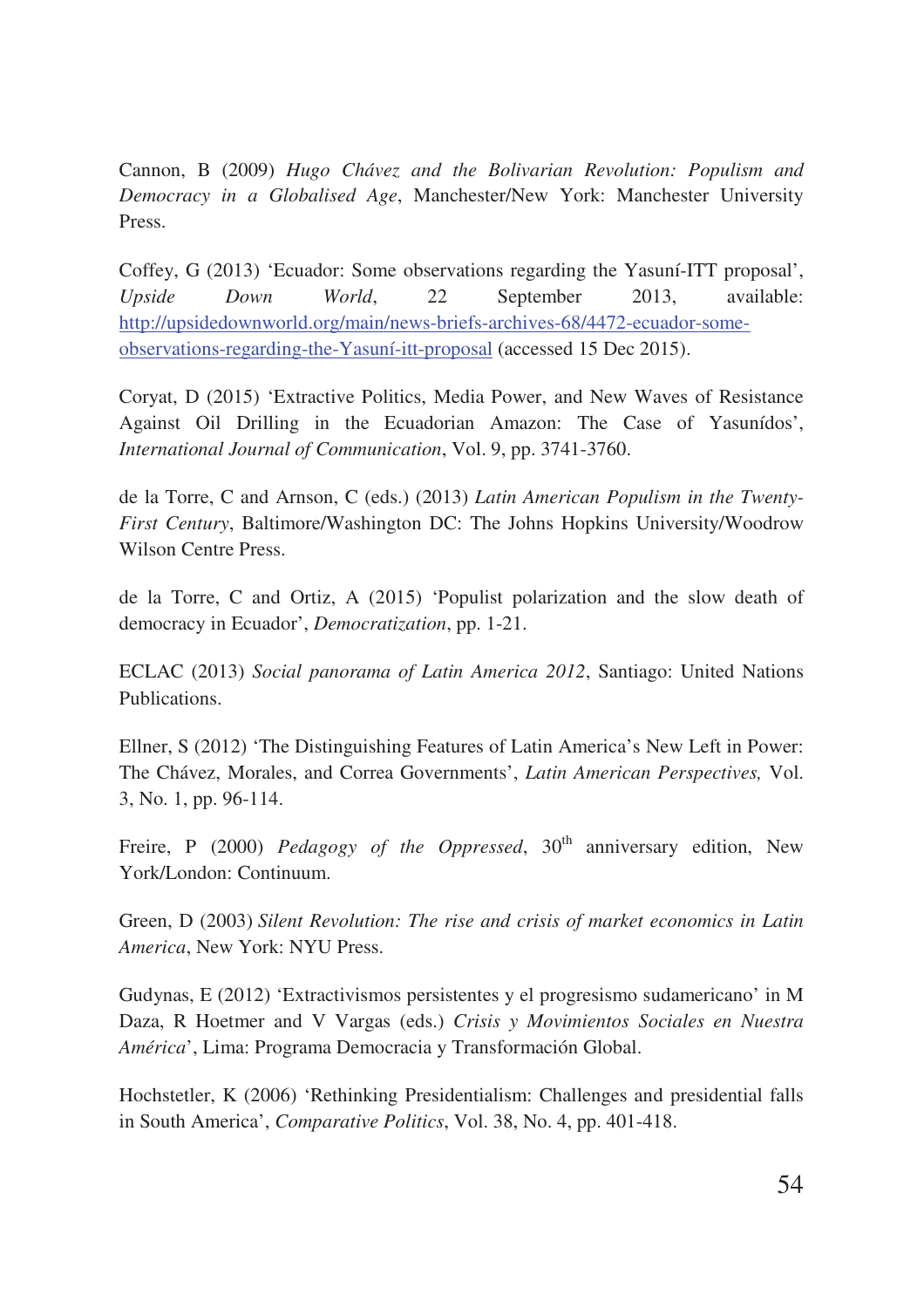Hogenboom, B (2012) 'The return of the state and new extractivism: what about civil society?' in B Cannon and P Kirby (eds.) *Civil Society and the State in Left-led Latin America*, London: Zed Books.

Horton, M, Freire, P, Bell, B and Gaventa, J (1990) *We Make the Road by Walking: Conversations on education and social change*, Philadelphia: Temple University Press.

IDEA (Irish Development Education Association) (2012) 'Position Paper: The Role of Development Education in Development Beyond 2015', available: https://www.ideaonline.ie/uploads/files/FINAL\_Dev\_Ed\_and\_Devt\_B2015\_position paper\_to\_Dochas\_13\_Dec\_2012.pdf (accessed 17 December 2015).

Kirby, P (2012) 'Educating for Paradigm Change', *Policy & Practice: A Development Education Review*, Vol. 14, Spring, pp. 19-32.

Kirby, P (2003) *Introduction to Latin America: Twenty-First Century Challenges*, London: Sage Publications.

Kirby, P and Cannon, B (2012) 'Globalisation, democratisation and state-civil society relations in Left-led Latin America' in B Cannon and P Kirby (eds.) *Civil Society and the State in Left-led Latin America*, London: Zed Books.

Larrea, C and Warnars, L (2009) 'Ecuador's Yasuní-ITT Initiative: Avoiding emissions by keeping petroleum underground', *Energy for Sustainable Development*, Vol. 13, No. 3, pp. 219-223.

Levitsky, S and Roberts, K (eds.) (2011) *The Resurgence of the Latin American Left*, Baltimore: The Johns Hopkins University Press.

Liddy, M (2013) 'Education about, for, as development', *Policy & Practice: A Development Education Review*, Vol. 17, Autumn, pp. 27-45.

Lievesley, G (2009) 'Is Latin America moving leftwards? Problems and prospects' in G Lievesley, and S Ludlam (eds.) *Reclaiming Latin America: Experiments in Radical Social Democracy*, London/New York: Zed Books.

Lomnitz, C (2006) 'Latin America's Rebellion: Will the New Left Set a New Agenda?', *Boston Review*, Vol. 31, No. 5, pp. 7-10.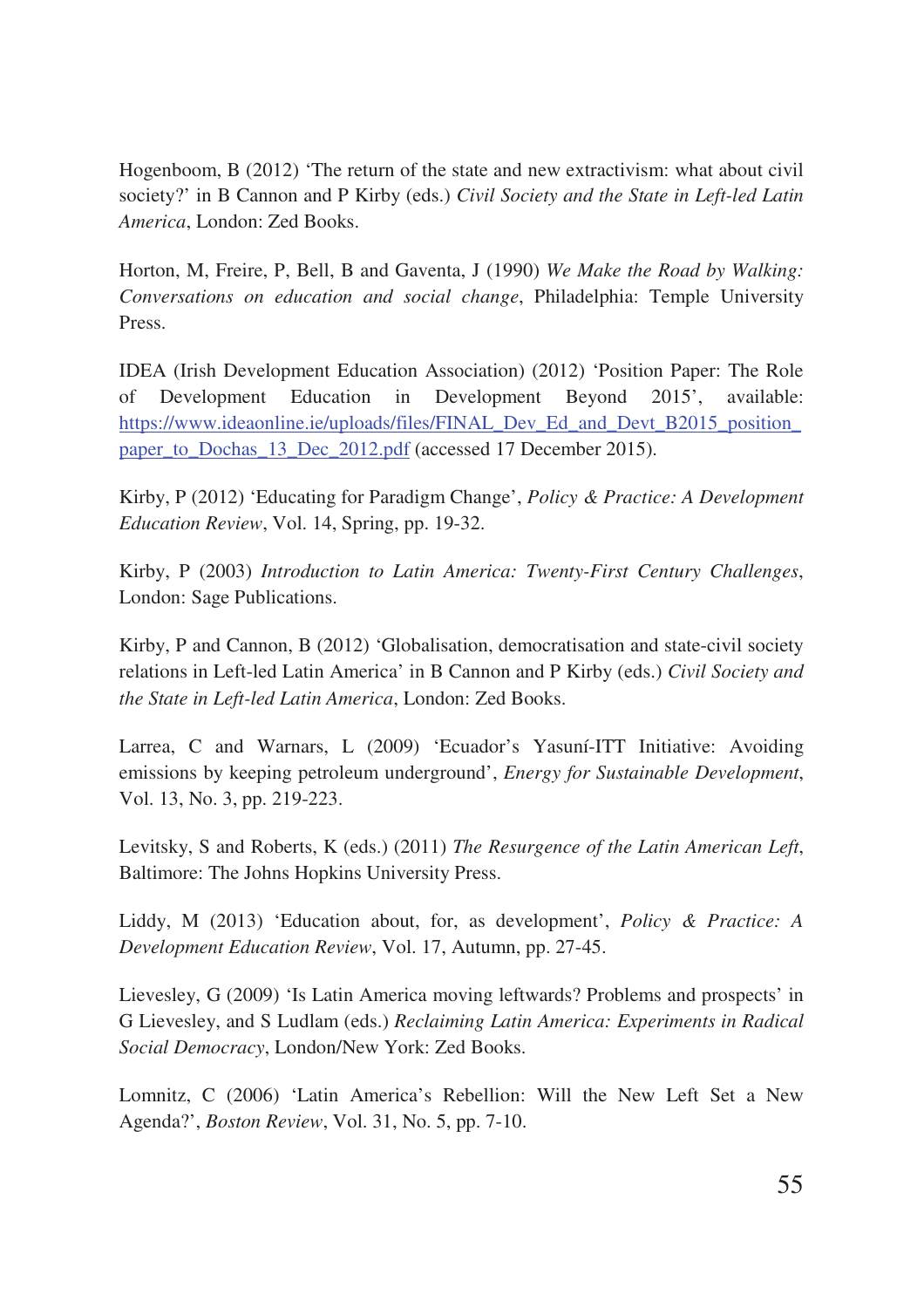Mainwaring, S, Bejarano, A M and Pizarro Leongomez, E (eds.) (2006) *The Crisis of Democratic Representation in the Andes*, Stanford: Stanford University Press.

Martínez, E (2014) 'Yasuní: democracia en extinción' in *La Restauración Conservadora del Correismo*, Quito: Montecristi Vive.

Mazzuca, S (2013) 'The Rise of Rentier Populism', *Journal of Democracy*, Vol. 24, No. 2, pp. 108-122.

McCloskey, S. (2015) *Thinkpiece: Are we changing the world? Reflections on Development Education, Activism and Social Change*, Belfast: Centre for Global Education.

McCloskey, S (2009) 'Editorial', *Policy & Practice: A Development Education Review*, Vol. 8, Spring, pp. 1-8.

Muñoz Cabrera, P (2012) 'Economic Alternatives for Gender and Social Justice: Voices and Visions from Latin America', *Policy & Practice: A Development Education Review*, Vol. 14, pp. 64-84.

Pellegrini, L. Arsel, M, Falconí, F and Muradian, R (2014) 'The demise of a new conservation and development policy? Exploring the tensions of the Yasuní ITT initiative', *The Extractive Industries and Society*, Vol. 1, No. 2, pp. 284-291.

Philip, G and Panizza, F (2011) *The Triumph of Politics: The Return of the Left in Venezuela, Bolivia and Ecuador*, Cambridge/Malden: Polity Press.

Raby, D (2006) *Democracy and Revolution: Latin America and Socialism Today*, London: Pluto.

Rival, L (2012) 'Planning development futures in the Ecuadorian Amazon' in A Bebbington (ed.) *Social conflict, economic development and extractive industry*, London and New York: Routledge.

Roberts, K (2003) 'Social correlates of party system demise and populist resurgence in Venezuela', *Latin American Politics and Society*, Vol. 45, No. 3, pp. 35-57.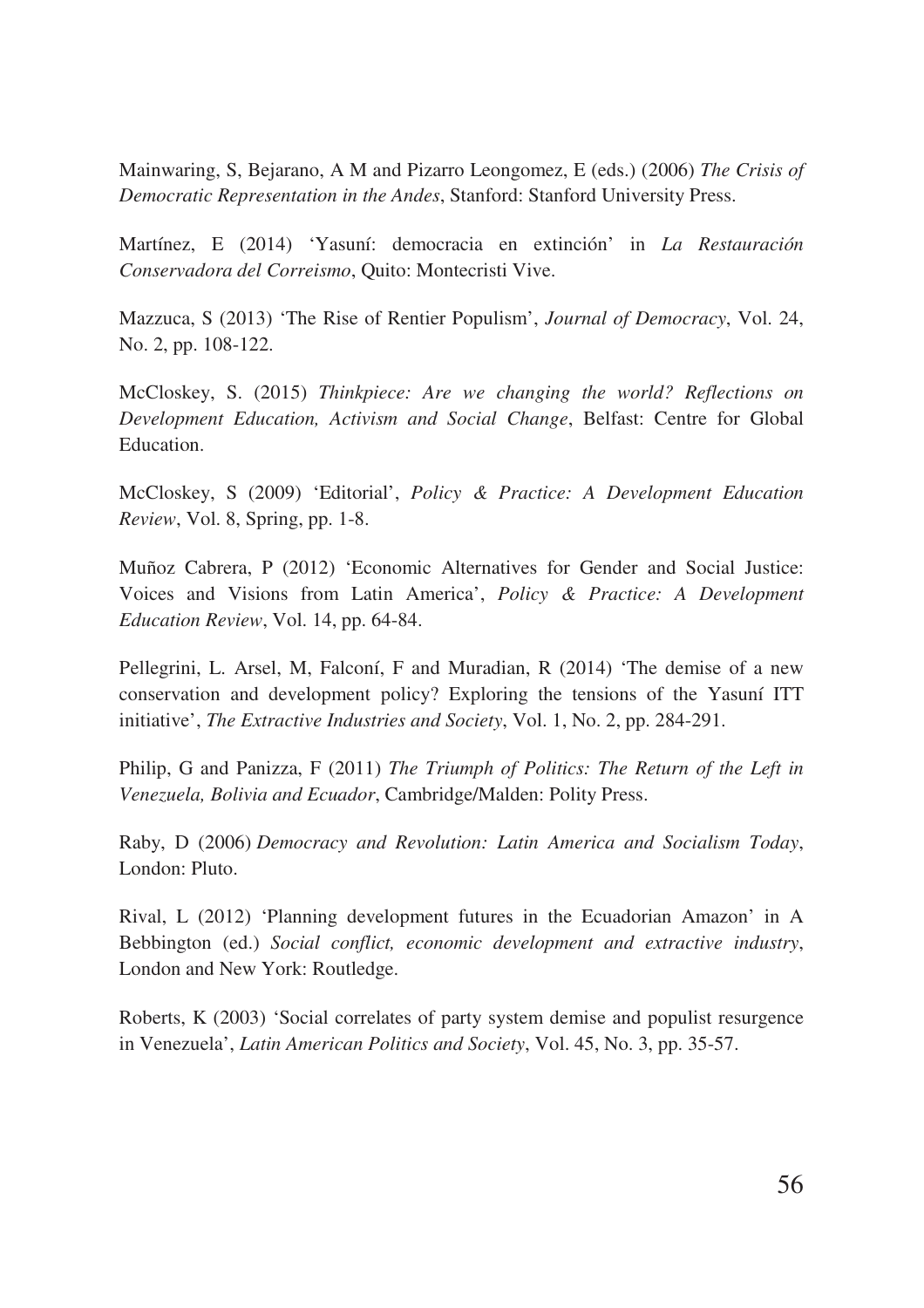Roberts, K (2013) 'Market reform, programmatic (de) alignment, and party system stability in Latin America', *Comparative Political Studies*, Vol. 46, No. 11, pp. 1422- 1452.

Roxborough, I (1992) 'Neo-liberalism in Latin America: Limits and alternatives', *Third World Quarterly*, Vol. 13, No. 3, pp. 421-440.

Schamis, H (2006) 'Populism, Socialism, and Democratic Institutions', *Journal of Democracy*, Vol. 17, No. 4, pp. 20-34.

Silva, E (2009) *Challenging Neoliberalism in Latin America*, New York: Cambridge University Press.

Stiglitz, J (2003) *Globalisation and its Discontents*, London: Penguin Books.

United Nations Development Programme (UNDP) (2004) *Democracy in Latin America: Toward a Citizens' Democracy*, New York: UNDP Publications.

Walton, M (2004) 'Neoliberalism in Latin America: Good, Bad or Incomplete?'*, Latin American Research Review*, Vol. 39, No. 3, pp. 165-183.

Weyland, K (2009) 'The Rise of Latin America's Two Lefts: Insights from Rentier State Theory', *Comparative Politics*, Vol. 41, No. 2, pp. 145-164.

Weyland, K (2013) 'The Threat from the Populist Left', *Journal of Democracy*, Vol. 24, No. 3, pp. 18-32.

Weyland K, Madrid R and Hunter W (2010) *Leftist Governments in Latin America*, New York: Cambridge University Press.

Wolff, J (2007) '(De-)Mobilising the Marginalised: A Comparison of the Argentine *Piqueteros* and Ecuador's Indigenous Movement', *Journal of Latin American Studies*, Vol. 39, pp. 1-29.

Zamosc, L (2007) 'The Indian Movement and Political Democracy in Ecuador', *Latin American Politics and Society*, Vol. 49, No. 3, pp. 1-34.